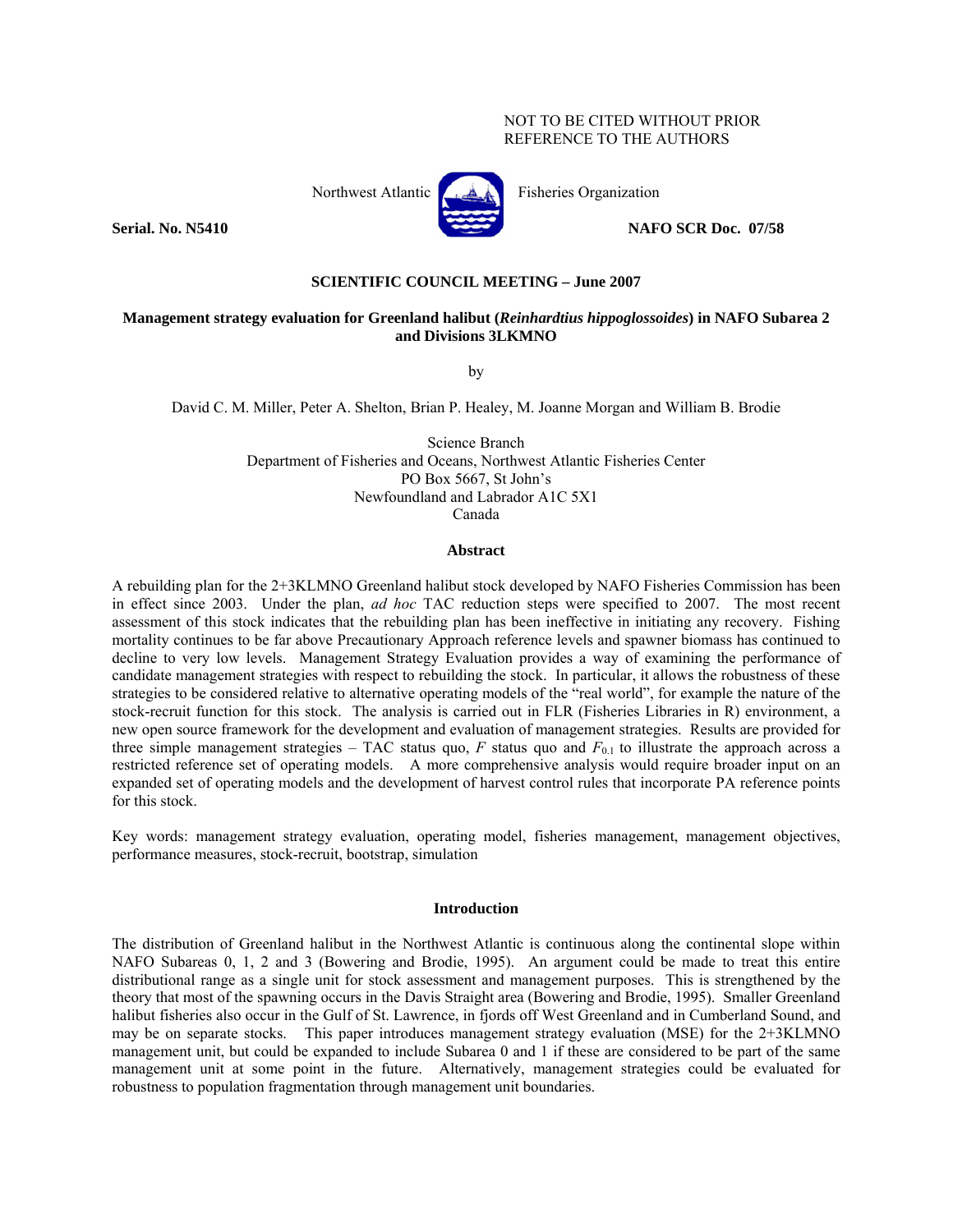The fishery for Greenland halibut in eastern Canada goes back to 1857 (Bowering and Brodie, 1995). Landings fluctuated between 250 and 1,000 t annually between 1916 and the early 1960s. The early fishery was conducted by longline and restricted to the deep channels in the bays. With the increase in factory freezer trawler activity in the offshore and the introduction of synthetic gillnets in the inshore, the nominal catches increased through the 1960s reaching a peak of about 37,000 t by 1969. Given that the stock was not under quota management and that much of the catch was processed at sea by factory freezer trawlers and factory mother ships, such as the Professor Baranov, capable of processing and freezing up to 100 tons of groundfish per day, the actual magnitude of fish dying from fishing operations must be assumed to be poorly known. It should also be noted that, while these nominal catches may seem modest compared to the equivalent data for northern cod over the same period, Greenland halibut is a slow growing, late-maturing, long-lived, deep-water species. Depending on the size of the stock and the actual catches, it is possible that fishing mortality was not sustainable during the late 1960s and early 1970s on Greenland halibut in the northwest Atlantic, consistent with the heavy overfishing occurring on other, better studied, groundfish stocks in the area at the time, such as cod, American plaice and yellowtail flounder. It is also clear that Greenland halibut was systematically overfished by gillnets in the deepwater bays around eastern Newfoundland in the late 1960s and early 1970s. This fishery eventually moved offshore in the 1980s, first to the mid-shore deepwater channels in Divs. 2J and 3K, and eventually to the deepwater slopes in SA 2+3.

Greenland halibut stock in Subarea 2 and Div. 3KL first came under TAC management by Canada in 1974. The TAC in this area increased from 35,000 t in 1980 to 55,000 t in 1981-84, 75,000 t in 1985, and 100,000 t in 1986-89. These increases in TACs were the result of research vessel survey estimates of stock biomass (in excess of 400,000 tons) which indicated presence of both high levels of fishable biomass as well as prospects of several better than average recruiting year-classes. The TACs were intended to apply to the entire stock area, and not just the portion in Canadian waters. After observing an estimated reduction in stock biomass from the late 1970s to the late 1980s in Subarea 2 and Div. 3KL of about 50%, the TAC was reduced to 50,000 t in 1990 and this level was maintained to 1993 despite further substantive declines in stock size throughout the normal range of observed historical stock distribution. The late 1980s-early 1990s coincided with a period of increased fishing effort in the regulatory area with the influx of about 40 Spanish factory freezer vessels displaced from Namibia. There was an increase in the violation of NAFO regulations over this period, including under-reporting and the use of illegal small mesh trawls. Although Scientific Council, in its deliberations during June 1993, could not advise on an appropriate catch level for 1994, the TAC was reduced to 25,000 tons by Canada in Subarea 2 and Divisions 3KL in consideration of low levels of stock size estimated for this area. It was intended that this TAC should include all catches in Subarea 2 and 3 for conservation purposes. Nevertheless, catches in the NAFO Regulatory area continued unregulated. In 1994, management of Greenland halibut in Subarea 2 and Div. 3KLMNO (note the change to include Div. 3MNO) became the responsibility of NAFO Fisheries Commission which imposed a TAC of 27,000 t for 1995. This level was maintained for 1996 and was proportioned throughout the management area in an attempt to reduce high concentrations of effort in localized areas. By 2003 the TAC had increased to 42,000 t.

The 2003 NAFO assessment (Darby *et al*., 2003) of Greenland halibut was a landmark event. There was a major downward revision relative to the previous assessment which had indicated a growing stock. This downward revision was based on an additional year of data and a change in the XSA formulation. Instead of a growing stock, it estimated that the exploitable biomass had decreased to the lowest level in the recorded time series and that fishing mortality was increasing and was double the level of  $F_{0.1}$  (Darby *et al.*, 2003). Projections showed that a continuation of the catch at the prevailing level would rapidly collapse the stock, and SC advised a reduction in TAC to 16,000 in 2004. NAFO Fisheries Commission responded by putting in place a fifteen year rebuilding plan with the objective of attaining a target of 140,000 tons exploitable (5+) biomass. TAC levels were set for 2004-2007 at 20 kt, 19 kt, 18.5 kt and 16 kt, respectively. The intention was that subsequent TACs would depend on rebuilding progress, but with a 15% cap on any year-to-year change. Thus 2007 is the last year of specified TAC reductions. These TAC steps have been implemented, but estimated catches have exceeded TACs by about 25%, fishing mortality has continued to increase, and biomass to decrease. The 2006 assessment found that average fishing mortality (ages 5-10) for 2005 was 0.63, over 2.5 times the  $F_{\text{max}}$  level and four times the  $F_{0.1}$  level. Also, violations of NAFO regulations have continued, including miss-identification of catch from the NAFO regulatory area as Hatton Bank Greenland halibut (i.e. from the Northeast Atlantic). Shelton (2005a, 2005b) criticised the Fisheries Commission rebuilding plan for having no scientific basis and for not being submitted for scientific peer review. Shelton (2005a) concluded that the plan was considerably less cautious than one which would be specified under a Precautionary Approach. In addition, he found that the rebuilding was not robust to retrospective error in estimates of recruitment nor was it robust to alternative assessment methods. Shelton (2005b) concluded that, in order to be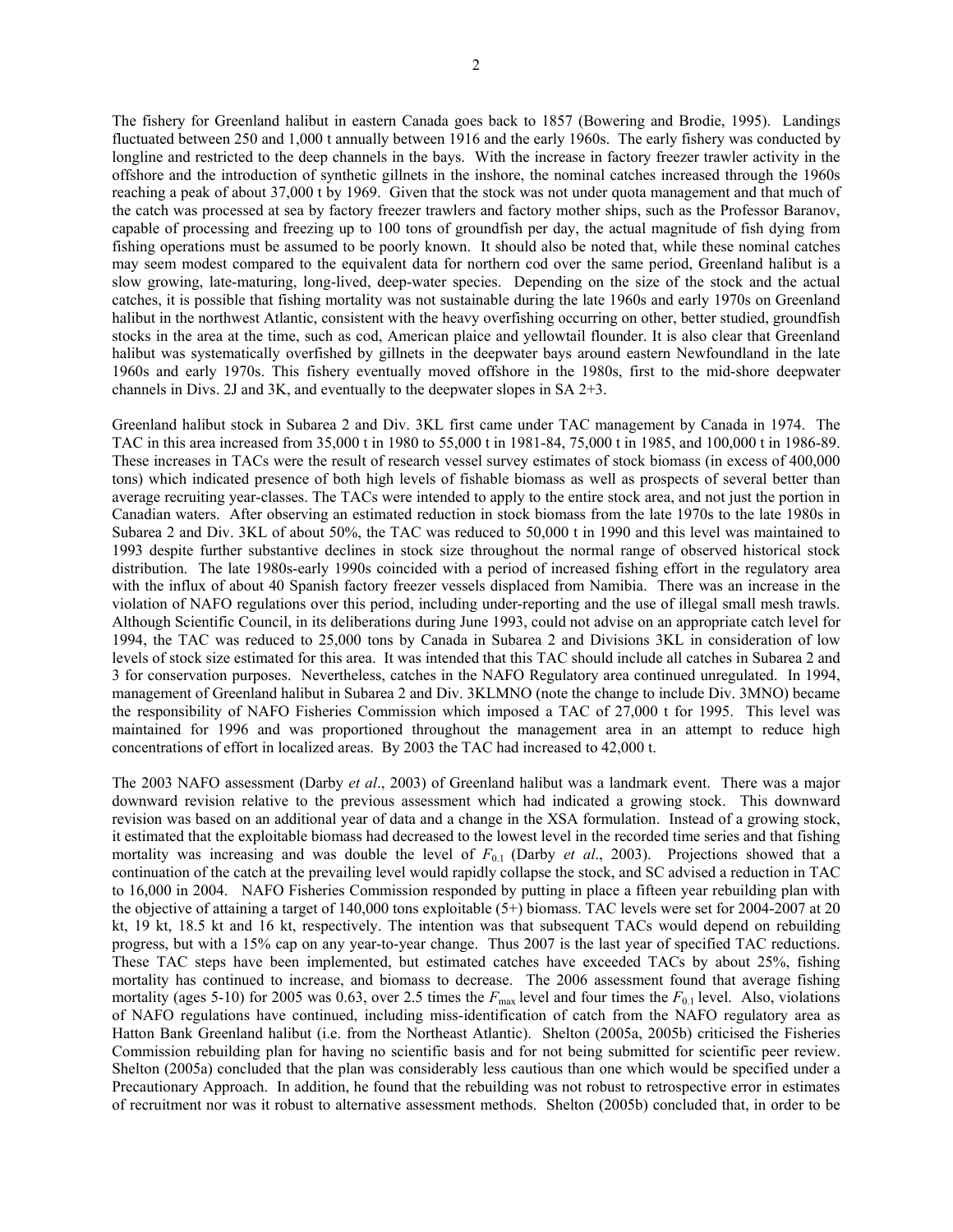compliant with the Precautionary Approach, fishing mortality should be immediately reduced to below  $F_{0,1}$ . A variable-*F* rebuilding plan was described and subject to preliminary simulation testing in which fishing mortality is initially set at  $0.5xF_{0.1}$ , but increases to  $F_{0.1}$  as the stock rebuilds. This strategy outperformed alternative constant-*F* strategies in the simulation.

The Precautionary Approach has been adopted in principle by NAFO and Canada for the management of fish stocks in the Northwest Atlantic, but implementation has lagged (Shelton, 2007). Limited reference points have been suggested for some stocks. For example,  $B_{\text{lim}}$  for Divs. 3LNO yellowtail flounder is considered to be 30% $B_{\text{msy}}$  and advice is provided on the basis of a  $2/3F_{\text{msy}}$  harvest control rule. This advice has been followed in the recent past and the stock could be considered to be sustainably managed at the present time. The yellowtail management strategy does not specify how fishing mortality will change should the stock decline towards *B*lim. For stocks for which there is an analytical assessment, NAFO Fisheries Commission makes the following standing requests for information from Scientific Council. As general reference points, the implications of fishing at  $F_{0.1}$  and  $F_{\text{current}}$  in the next year and subsequent years should be evaluated. When spawner biomass reference points have been identified, short and medium term consequences should be identified for various exploitation rates (including no fishing) in terms of yield, stability in yield from year to year, and the risk or probability of maintaining the stock within, or moving it to, the Safe Zone. In order to consider the balance between risks and yield levels, each management strategy evaluation should provide risks and yields associated with various harvesting options in relation to *B*lim, and *F*lim and target *F* reference points selected by managers. Also, the present stock size and spawning stock size should be described in relation to those observed historically and those expected in the longer term under this range of options. Spawning stock biomass levels considered necessary for maintenance of sustained recruitment should be recommended for each stock. In those cases where present spawning stock size is a matter of scientific concern in relation to the continuing reproductive potential of the stock, management options should be offered that specifically respond to such concerns.

Although reference points have not been determined for SA 2+3KLMNO Greenland halibut, it seems that the present rebuilding strategy contradicts most of the principles for sustainable fisheries espoused above by NAFO. Fishing mortality is extremely high and spawner biomass is extremely low and declining. If precautionary approach reference points can be determined and accepted for the stock, then these could be incorporated in the development of a harvesting control rule which could be tested to determine if it performs in such a way that the risk of the stock falling outside the safe zone is relatively low and, for a depleted stock, the probability of rebuilding to the safe zone within a prescribed period of time is high.

Management strategy evaluation (MSE) is based on a time-proven approach of evaluating models through simulation before using them as a basis for decision-making. This approach gained increased prominence though the evaluation of management procedures by the International Whaling Commission and is described in Kirkwood and Smith (1996) and more recently in ICES by Kell *et al*. (2007) in the context of a new stock assessment environment in R-code called FLR (Fisheries Library in R). We work within the FLR environment in our MSE study of Greenland halibut. In this paper we scope out MSE in FLR for SA 2+3KLMNO Greenland halibut. We present a MSE structure for evaluating potential management strategies, identify the major inputs required to simulation-test a management strategy and identify the main areas of uncertainty. Finally, we present the results of a test run of this procedure evaluating two *F*-based strategies as an example of the type of results that can be expected. A thorough evaluation of management strategies is warranted for this stock in order to put in place a PAcompliant and robust sustainable management strategy that should result in the stock rapidly rebuilding to the Safe Zone and have a high probability of keeping the stock in the Safe Zone in the long-term.

#### **Conceptual framework**

The conceptual framework for Management Strategy Evaluation (MSE), adapted from Kell *et al.* (2007), comprises an operating model and a management procedure (Fig. 1). In this approach an "operating model" is constructed to simulate the fish stock and the fishery, and is conditioned on the available data to be a realistic representation. The operating model represents the "true" system and incorporates biological processes that make up the stock dynamics and fishery processes that result in the capture of fish. Conditioning of the operating model requires the estimation of parameters consistent with the data and hypotheses about how these were generated. These govern processes such as recruitment, growth, maturation and mortality with respect to stock dynamics, and selectivity at age with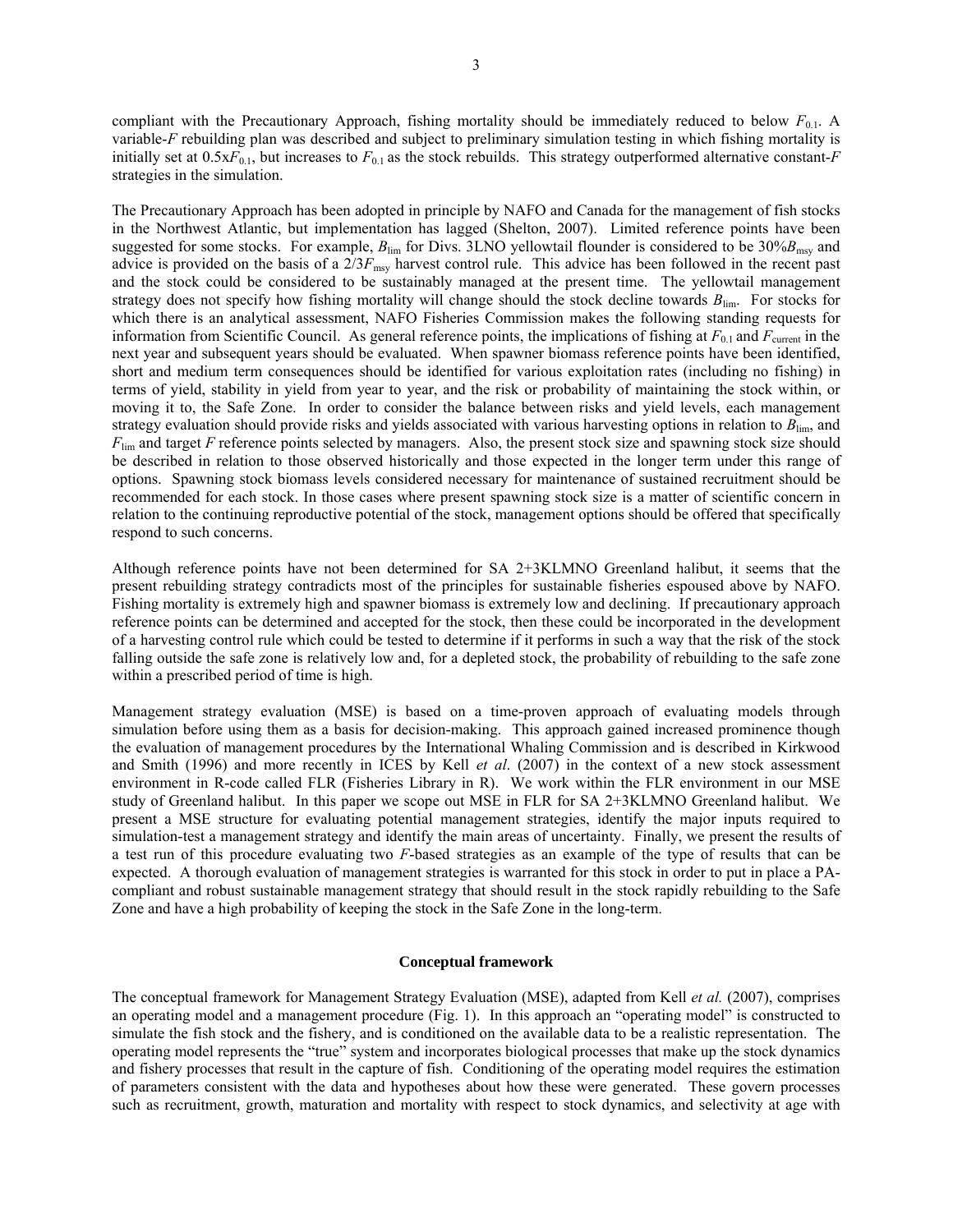respect to the fishery. To implement MSE on the Greenland halibut stock, initial conditions for the population model are taken to be the most recent XSA estimates from the NAFO stock assessment (Healey and Mahé, 2006). The operating model represents the simulated "Real World" and is used to evaluate the performance of management procedures applied to a perceptions of this Real World – the "Perceived World", generated from the observed data and the fitted model. Performance statistics evaluate how well a particular management strategy is performing relative to other candidate strategies. The strategy can be implemented with implementation error, such as a TAC overrun, on the simulated real fishery, which in turn impacts the simulated real stock. This sequence is repeated many times over some planning horizon in order to evaluate alternative management strategies through the generation of distributions for the performance statistics. In the Greenland halibut implementation, data for catch, 5+ stock biomass, 10+ stock biomass, spawner biomass and average fishing mortality are collected. Strategies that are robust to the uncertainty with respect to falling into NAFO PA Zones 2-5 would be favoured under a PA approach, however specific PA reference points have not yet been accepted for this stock. Given that there may be a number of major hypotheses regarding the biology of the stock, for example, the appropriate recruitment function, a reference set of operating models is required that capture these hypotheses rather than only a single operating model. We present a limited reference set in the present analysis and apply the procedure on only one, but an expanded set should be considered in future work.

There are five key elements in the MSE approach (Smith *et al.*, 1999):

- 1. Management objectives,
- 2. Performance measures,
- 3. Alternative management strategies,
- 4. Simulation evaluation of alternative management strategy performance, and
- 5. Presenting the results to decision makers.

## **1. Management objectives**

Clear management objectives are necessary before any evaluation of potential management strategies can be undertaken. General objectives, common to most fisheries stocks include a low risk of depletion of the stock while maintaining a reasonably high average annual catch (yield) and maximizing the stability of catches year to year. It is also preferable to have a management strategy that is robust to uncertainties in the dynamics of the population. With regards to the PA, a good management strategy should have a high probability of maintaining the stock within, or moving it to, the Safe Zone. Management objectives specific to the 2+3KLMNO Greenland halibut are specified under the rebuilding plan laid out by NAFO Fisheries Commission in 2003 (FC Doc 03/13): rebuild the stock to 140,000t exploitable (5+) biomass by 2018 while minimising the annual reduction in catch (no more than 15% change from year to year).

## **2. Performance measures**

Performance measures need to be quantifiable statistics that can be used to directly compare the performance of each candidate management strategy in terms of the management objectives. These are needed in addition to descriptive statistics of the stock dynamics under a given management strategy. Based on the management objectives for 2+3KLMNO Greenland halibut these would include:

- 1. The probability of achieving 140,000t exploitable biomass in 2018 (risk profiles),
- 2. The ratio of exploitable biomass in 2018 to the current exploitable biomass as a measure of the growth of 5+ biomass ( $B_{2006}/B_{2018}$ ),
- 3. The average catch/yield, and
- 4. The average annual variation in catch (AAV).

Other stock parameters reported include annual exploitable (5+) biomass, spawner stock biomass, recruitment, catch and *F* values (means or medians and percentiles).

## **3. Alternative management strategies**

A risk-adverse management strategy should involve a decrease in *F* with decreasing biomass, in line with the PA. The past management of this stock has resulted in the exact opposite outcome – fishing mortality has tended to increase with decreasing stock size (Fig. 2). Management strategies that are compliant with the PA and thus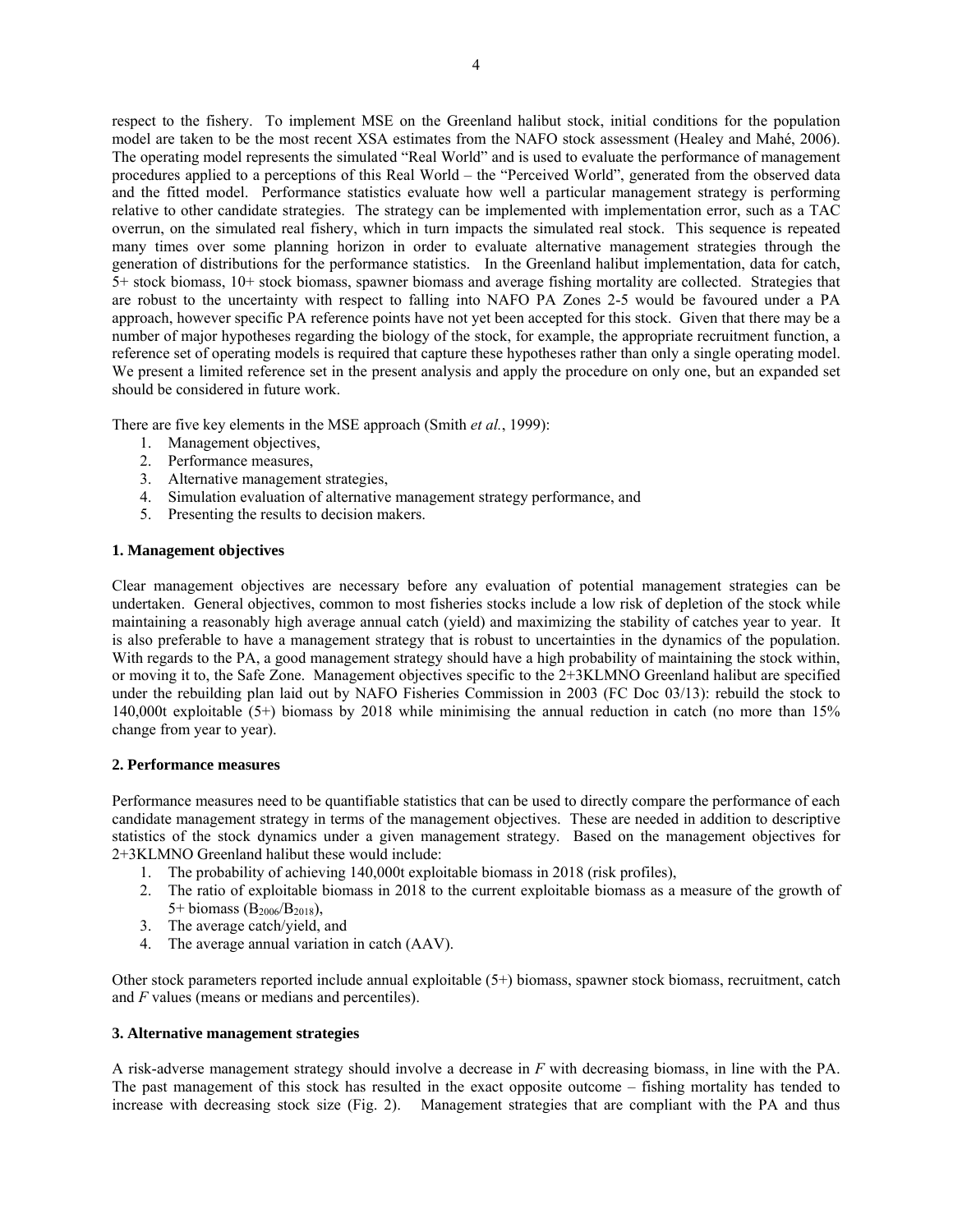provide for fishing mortality decreasing as stock size decreases would be preferred. However, given the absence of any PA reference points for this stock it is necessary to consider either simple *F*-based or TAC-based strategies.

## **4. Simulation testing**

Simulation testing involves applying the alternative management strategies to an operating model constructed to simulate the fish stock and the fishery. The operating model is conditioned on the best available data and hypotheses on the dynamics of the stock. The operating model represents the Real World over the duration of the simulation and management strategies are applied based on data taken from this simulated Real World. A lot of uncertainty exists around the dynamics of the 2+3KLMNO Greenland halibut, so instead of a single representation of 'reality" it is advisable to consider many options encompassing most of the possibilities to deal with this uncertainty. A group of operating models each conditioned on different data or based on an alternative hypothesis of the stock dynamics or future trends in the fishery, is referred to as a reference set of operating models. In order to carry out a full management strategy evaluation, one need to examine each strategy under each operating model in the reference set. It is recommended that in the order of 100 simulations are run for each management strategy for each operating model (Rademeyer *et al*. 2007).

Conditioning of operating models requires consideration of the past system and initial starting point of the population, biological parameters of the stock, behavior of the fishery/fleet(s) and the level of uncertainty/error in the observation of the system.

Beginning at the initial starting point, numbers at age for ages 2 and up are projected using the basic equation for updating population size (equation 1). Natural mortality (*M*) and partial recruitment (*PR*) are specified by the operating model, while fishing mortality (*F*) depends on the harvest control rule (HCR) based on the management strategy being evaluated. Recruitment (numbers at age 1) is determined by the stock-recruit model applied in the operating model.

$$
N_{a+1,y+1} = N_{a,y} \exp^{-(M+F \times PR_a)} \tag{1}
$$

Where:  $N_{a,y}$  = numbers at age *a* in year *y*,

 $M$  = natural mortality,

 $F =$  fishing mortality,

*PRa* = partial recruitment (selectivity) at age *a*.

#### *Past system/starting point*

The MSE procedure works by simulating stock dynamics (the Real World) and basing management decisions of the perception of this Real World. If the perception is derived based on an assessment model, it is necessary to have at least ten years of Real World data on which to base the assessment prior to the point from which one intends to evaluate management strategies. MSE can be used to evaluate strategies for a particular stock in terms of general ability to maintain a healthy stock or in terms of specific objectives for the current stock. The first case is a more philosophical approach under which the ideal management strategy would produce satisfactory results irrelevant of the condition of the stock (i.e. abundant, declining or collapsed). In such a case a variety of initial starting points may be generated in keeping with the stock structure and dynamics of the stock in question. The exploitable biomass target management objective for 2+3KLMNO Greenland halibut is specific to the stock as perceived through assessments at present. Therefore, to assess the ability of a management strategy to achieve this objective it is necessary to construct the past system and current starting point to be as close as possible to the real stock at this present time.

Important elements to that are needed to construct the past system/starting point include: age structure of the stock, stock abundance (numbers at age), fishery catch data (age disaggregated), weights at age, maturities at age and natural mortality. The age structure of the simulated stock should agree with the best hypotheses and data available for the stock. Numbers at age are best calculated by fitting available abundance indices through the preferred assessment model. The annual assessment of the 2+3KLMNO Greenland halibut stock has been based on Extended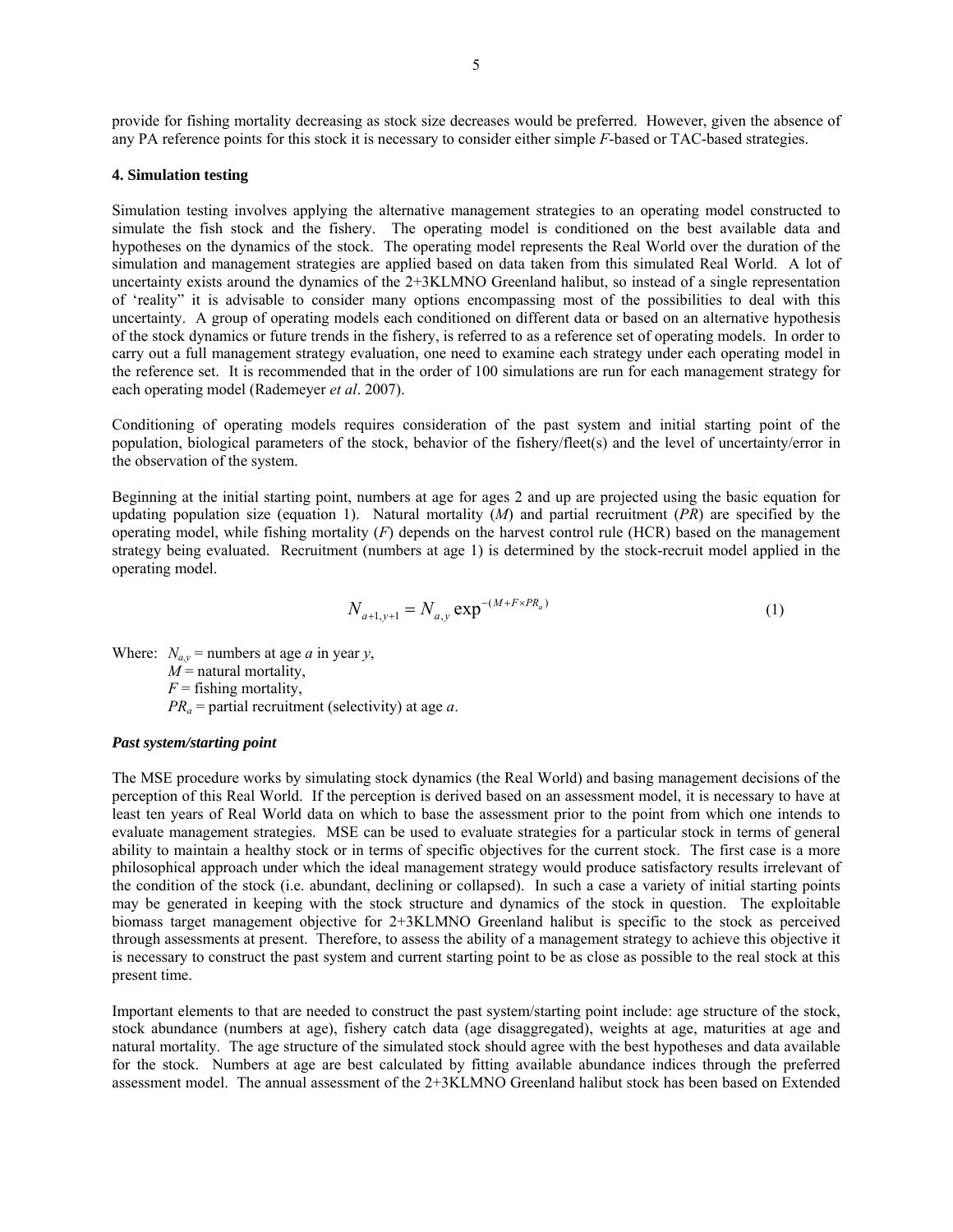Survivors Analysis (XSA; Shepherd, 1999) for a number of years (e.g. Healey and Mahé, 2006). Three survey series of age disaggregated abundance indices (mean numbers per tow, MNPT) are available:

1. EU 3M - a European Union summer survey in Div. 3M from 1995-2005, ages 1-12 (González Troncoso *et al.*, 2006).

2. Can 2J+3K autumn survey, Campelen trawl data from 1996-2005, ages 1 to 14 (Healey *et al*., 2006).

3. Can 3LNO spring survey, Campelen trawl data from 1996-2005, ages 1 to 8 (Healey *et al*., 2006).

To account for uncertainty around model fitting we have randomly resampled (bootstrapped) residuals from the 'best fit' XSA, generating new pseudo-abundance indices and refitting the XSA for each individual simulation. This method is fully described in Miller and Shelton (2007). Weight at age (1975 to present; Healey and Mahé, 2006) and maturity at age data (1966 to present; Morgan and Rideout, 2007) are available for this stock. Natural mortality is assumed to be 0.2 in current assessments. Biological evidence (age at maturity and growth rate) suggests that 0.1 may be a more realistic natural mortality value for this stock, this is discussed further below.

## *Biological inputs to the operating model*

#### Age structure

The current XSA is age disaggregated up to age 13 with a 14+ plusgroup. Given that Greenland halibut mature at an old age (>10) and are slow growing, it is likely that they live well beyond age14. Fish have been caught that are older than 25 years but the apparent poor selectivity of fishery and survey gears for older fish means that an accurate estimate of the maximum age of Greenland halibut cannot be obtained. It is considered that creating a true population age disaggregated up to age 30 should adequately capture the age structure of the stock.

#### Growth

For cohorts 1971 to 1993 weight at age data (up to age 13) were taken from the inputs from the XSA in Healey and Mahé (2006). Given that only 5+ biomass and SSB are being computed, weights at age for ages 1 to 4 were set to null. Some length data for fish older than age 13 are available in the surveys. These were converted to weight using the length-weight relationship in Gundersen and Brodie (1999). Weights for older ages data were lumped across years and used to extend the age range for modeling purposes. A weight-based von Bertalanffy growth model was fit to the data available for younger and older ages, assuming that  $W_{\infty}$  = 13.5kg. The model was fit on a cohort by cohort basis and the parameters *k* and *B* were estimated:

$$
W_a = W_{\infty} (1 - e^{-k(a - t_0)})^{\beta}
$$
 (2)

The cohort weights at age curves are plotted in Fig. 3. The parameters,  $k$  and  $\beta$  were shown to be linearly related (Fig. 4). The *k* values were found to be normally distributed. The complete weight-at-age matrix for the true population (Table1) was constructed by inserting true data for all the years and ages when it was available (1975- 2005, ages 5 to 13, light yellow). For all cohorts that had weight data for ages 5 to 13, the actual von Bertalanffy model fits (above) were used to project weights for ages 14 to 30 (dark yellow). For all other cohorts with missing data, *k* values were randomly sampled from the normal distribution of observed *k* values; and the corresponding  $\beta$ values were then calculated using the linear relationship between  $k$  and  $\beta$  (red).

## Maturation

Parameter estimates for the slope (age effect) and intercept from models of maturity at age by cohort were taken for 1966-1994 cohorts from Morgan and Rideout (2007) and used to produce estimates of proportion mature at age:

$$
g(\mu) = \log\left(\frac{\mu}{1-\mu}\right)
$$
  
and  $\mu = \left(\frac{1}{1+\exp(-\eta)}\right) = proportion mature$  (3)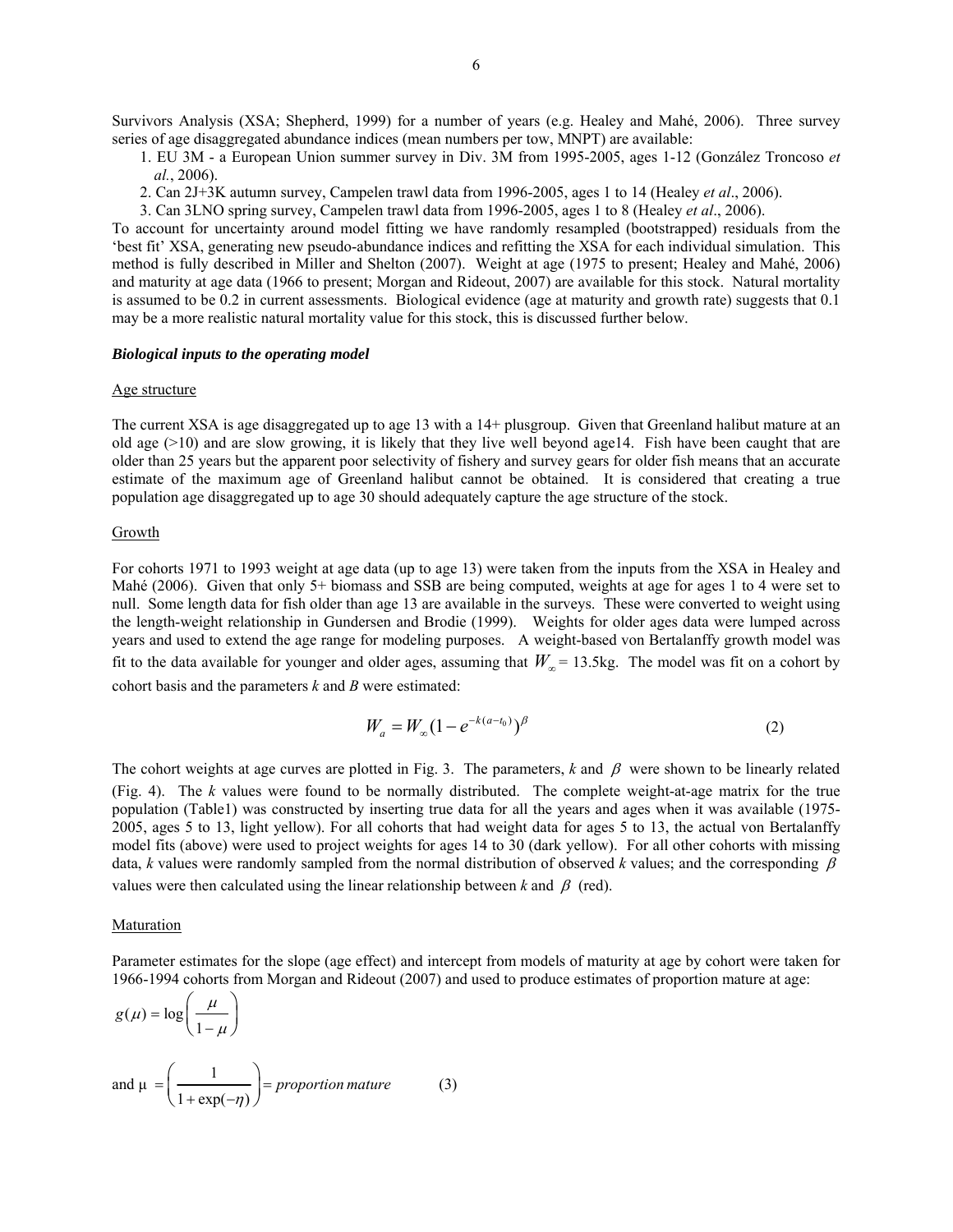where:  $\eta = \tau + \gamma A$ ,  $\tau$  is an intercept,  $\gamma$  age effect, A is age.

The maturity-at-age matrix for the true population (Table 2) was constructed by using the equation above for all of the cohorts. For the 1966 to 1994 cohorts, parameters (slope and intercept) were taken from the fits of the model to actual data from each cohort (Fig. 5). For the remainder of the cohorts a double-Gaussian curve (Fig. 6) was fit to the observed distribution of slope values from the 1966 to 1994 cohorts and a slope value was randomly sampled from the double-Gaussian distribution of slope values. Once a slope value was selected, an intercept value was calculated using the linear relationship between slope and intercept (Fig. 7).

#### Natural mortality

Assuming von Bertalanffy growth parameters of  $L_{\text{inf}} = 220 \text{cm}$ ,  $K = 0.33$ , age at 50% maturity =13 and length at 50% maturity = 75 cm, it can be concluded, based on Beverton-Holt life history invariants (e.g. Jensen, 1996), that the appropriate value for natural mortality  $(M)$  is closer to 0.1 than the currently used value of 0.2. Thus sustainable fishing mortality levels would be around 10% of the biomass, following the rule-of-thumb that sustainable  $F \approx M$ . A range of *M* values could be examined by expanding the reference set of operating models to include a range in *M*.

## Stock-recruit relationship

There is considerable uncertainty regarding the appropriate stock-recruit function for this stock. Primarily, defining the appropriate spawner stock biomass (SSB) is complicated. Greenland halibut is distributed continuously along the continental slope from within NAFO Subareas 0, 1, 2 and 3 (Bowering and Brodie, 1995). Hence it is possible that not all recruitment for the 2+3KLMNO Greenland halibut stock results from spawners located in this zone. Furthermore, Greenland halibut are late maturing fish with age at 50% maturity between 10 and 12 years (Morgan and Rideout, 2007). Age disaggregated data available for this stock only extends to age 13 with a 14+ plusgroup, suggesting that the majority of the mature stock is not adequately sampled. It appears that the selectivity of the fishery (and research surveys) for this stock is very low for the older ages, possibly due to older fish moving out of the fishing/stock area or into deeper waters beyond the reach of the nets. A further complication to defining a stockrecruit relationship is the uncertainty around what the potential unexploited biomass of this stock is. Greenland halibut are slow growing, late maturing and long lived fish and the fishery targets predominantly immature fish (ages 5 to 8). It is not fully known what the level of fishing pressure was on this stock during the early to mid 1900s, but these biological parameters and selectivities suggest that the stock may have been severely overfished prior to the earliest estimates of stock size, and that the unexploited biomass may be substantially larger than current estimates.

Given this large degree of uncertainty, and the importance of the stock-recruit relationship in MSE simulations, it is necessary to consider a number of possible stock-recruit models to ensure potential management strategies are robust to this uncertainty. A number methods are described below and shown in Fig. 8, although we do not advocate any of these as an ideal stock-recruit relationship. Best fits were all calculated by minimising the log sums of squares (SS). In all cases SSB (as calculated in equation 4) and recruitment data (*n* at age 1) data were obtained from the bootstrapped XSA at the start of each repetition of the operating model (years 1975 to 2005).

$$
SSB = \sum_{a=1}^{14+} n_a w_a \cdot m_a \tag{4}
$$

Where:  $n_a$ ,  $w_a$  and  $m_a$  are numbers, weight and maturity at age  $a$ , respectively.

#### 1. Ricker

The Ricker model would be consistent with a stock that has been somewhat overfished. This relationship provides the best fit to the latest assessment data.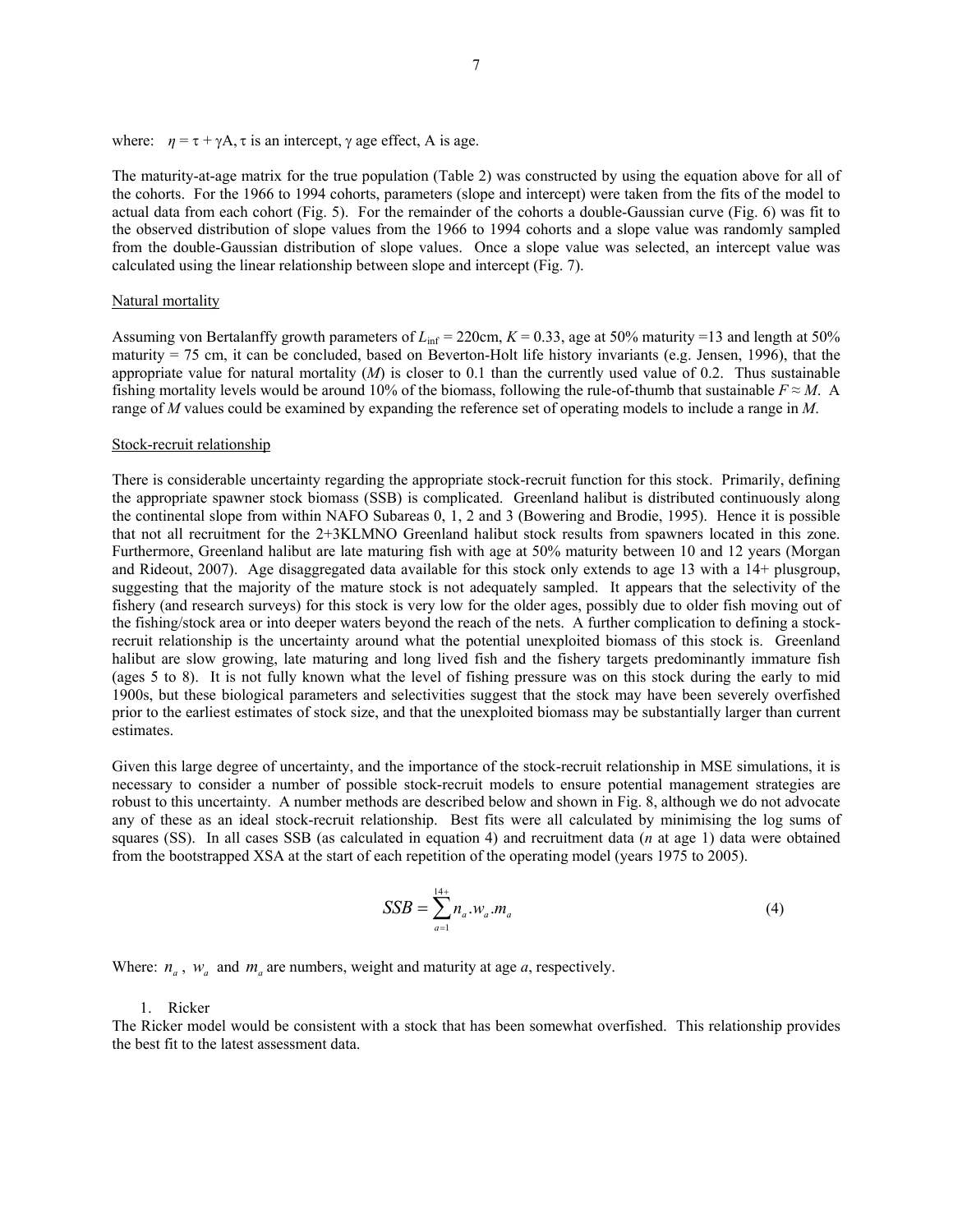## 2. Beverton and Holt - 0.9 steepness

Steepness is defined as the recruitment at 20%  $B_0$  divided by the recruitment at  $B_0$ , where  $B_0$  is the equilibrium biomass at  $F = 0$ . A steepness of 0.9 would be consistent with the life history parameters of this stock. Based on empirical data, a steepness of 0.9 would be at the high end of the range for flatfish and alternative values could be considered. Constraining a Beverton-Holt model to have a steepness of 0.9 would be consistent with a stock that has a very large maximum recruitment and that has been severely recruitment-overfished.

# 3. Recruit per spawner

Calculated as a straight line through the origin that best fits the all data points for SSB less than 12000t (to eliminate the extreme outliers). This constant recruitment rate model essentially simulates what would happen if the population always grows at its average recruitment rate over the range of biomass examined.

## 4. Constant recruitment

Calculated as the horizontal line (i.e. slope  $= 0$ ) that best fits the SSB-Recruitment data. When error is added this method is equivalent to bootstrapping recruitment values from 1975-2005.

For all stock recruit models, error (log residuals) should be added. For each year a residual can be bootstrapped from the set of log model residuals and the model predicted recruitment was either multiplied or divided by the exponent of the residual (i.e. added or subtracted on the log scale).

## *Fisheries/Fleet dynamics*

## Selectivity/Partial recruitment

Partial recruitment (PR) for this stock is calculated by dividing each *F*-at-age by the maximum *F*-at-age for that year. This is then divided by the mean for ages 5-10. For the years 1975-2005 this is done for each individual year based on the XSA assessment and available catch data. This varies from run to run because the non-parametric bootstrap replicates of the XSA used to condition the operating model will differ slightly.

There are two aspects of PR that need to be considered. Firstly, because these PRs are based on the XSA, there are only values for ages 1-13. For the true population (likely to extend to age 30) the PR curve can either be assumed to be a flat-topped curve (i.e. PR for ages 14-30 = PR for age 13) or dome-shaped (i.e. decreasing after age 13). Few fish older than 20 are caught by the fishery and dropping PRs down to near 0 after age 20 would concur with this. Secondly, future trends in fishery selectivity at age may not be easy to predict. PR patterns going into the future for simulation can be taken as the mean over the last three years (i.e. *F*-at-age for each of the last three years standardized by dividing by the maximum  $F$  for that year; the mean standardized  $F$  for the three years is calculated and PR is computed as above). However, PR patterns may change as the age structure and abundance of the stock changes. Also, potential gear changes (e.g. reduction in net mesh size) could change selectivity.

#### Implementation error

Management implementation error, including TAC-overruns, is a serious problem with respect to the 2+3KLMNO Greenland halibut. Since the implementation of the rebuilding plan, reported catches have exceeded specified TACs by between 20 and 30%, averaging roughly 25%. This is a substantial overrun, given the current low biomass of the stock. The real overrun may potentially be even greater than this but is very difficult to estimate precisely. Implementation error is likely to vary depending on the availability of fish to the fishery and the level of TAC. To ensure the robustness of management strategies, it may be best to incorporate an overrun in catch ranging from 20% to as much as 40 or 50%.

## *Uncertainty/Error*

MSE simulations can be run under different scenarios of uncertainty/error relating to the perception of the Real World stock. We have adopted the "POM" approach to management strategy evaluation described in the ICES COMFIE Report (ICES, 1997). P = Process error (e.g. variation in growth, maturation, recruitment, mortality, selectivity etc. not captured in the model);  $O =$  Observation error in the perception of the Real World such as the survey tuning indices;  $M =$  Model error (error associated with the XSA estimates of population size and fishing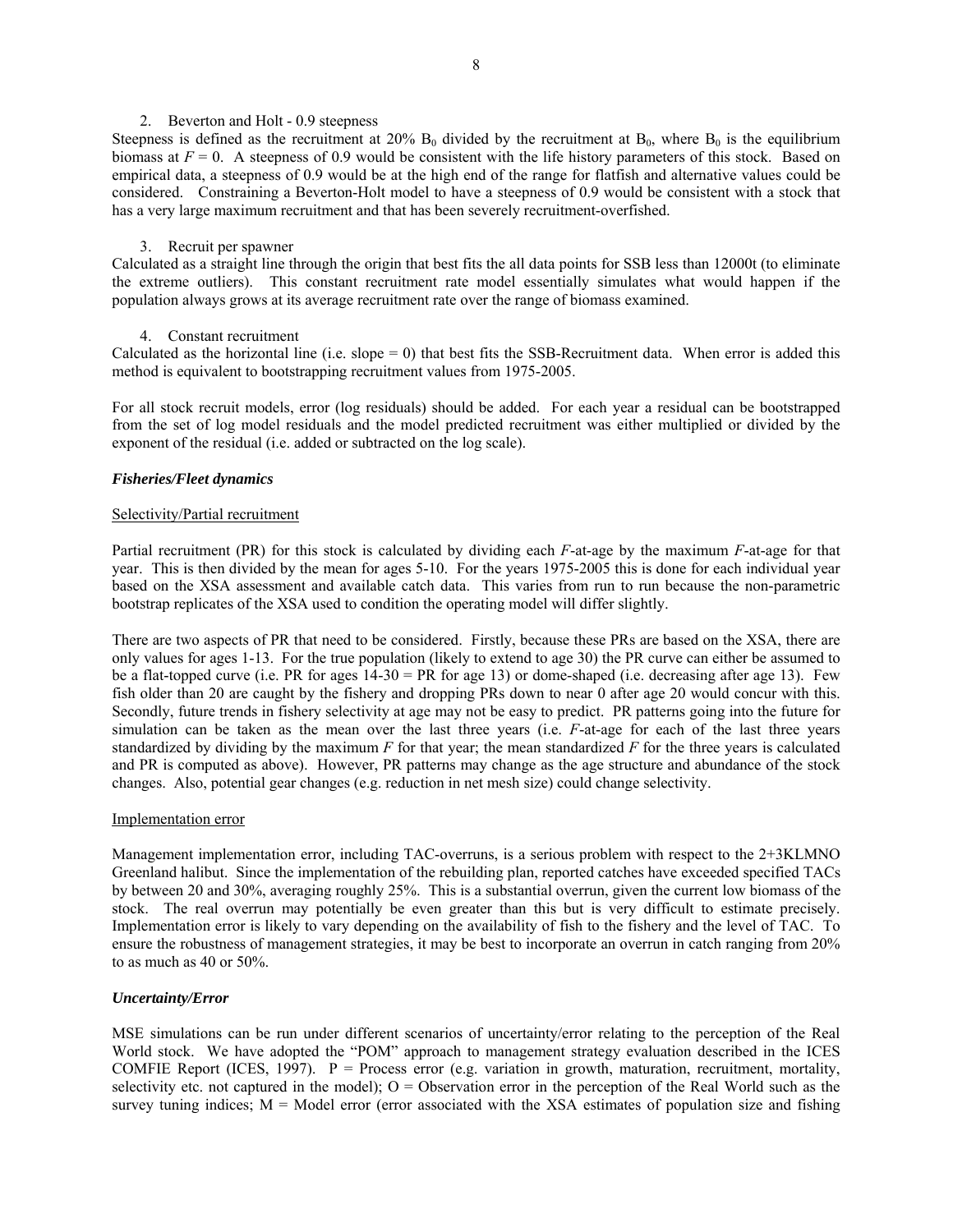mortality). We evaluate the harvesting strategies sequentially, under P, PO and the full POM structures. In Fig. 1,

P-level analysis is achieved by including Process error but applying the management strategy to the fishery as if there were perfect information (i.e. no Observation error and no Model estimation error). Process error is captured by running numerous simulations of the same operating model. PO-level analysis includes Process error and Observation error, but no Model error. POM-level analysis includes all three sources of error.

# **5. Reporting and Analysis of Simulation runs**

Results of MSE simulations need to be presented in a clear and concise manner that managers/decision makers can easily interpret. When there is a large amount of uncertainty, the reference set of operating models can easily become excessive. It is important that a MSE is well planned so that only the most likely and influential sources of uncertainty are fully explored to keep the reference set manageable. Expert opinion may also be required to weight the various scenarios in order to determine the overall performance of each management strategy in the various models within the reference set. The robustness of management strategies to uncertainty, as well as their ability to achieve key management objectives while maintaining a healthy stock, needs to be presented in clear understandable manner so that the appropriate management strategy can be chosen.

# **Example MSE Application**

A trial Greenland halibut MSE was run to illustrate the potential outputs using this method. In the absence of PA reference points for SA 2+3KLMNO for Greenland halibut, we evaluated two simpler standard management strategy options in this preliminary exercise – constant fishing mortality at the current (*status quo*) level (*Fsq*) and fishing at  $F_{0,1}$ . We are not advocating either of these as being the best strategies, but merely as simple examples to illustrate the Management Strategy Evaluation (MSE) approach in FLR.  $F_{sq}$  would be a risk-prone scenario with regard to stock rebuilding given the extremely high level of the current fishing mortality. *F*0.1 would be a conservative scenario relative to the current rebuilding plan, representing a large decrease in fishing mortality and catch. For both strategies the TAC for 2006 was set as 18,500 t as specified by the rebuilding plan.

A single simple operating model was used. The simulated stock was age-disaggregated up to age 29 with a  $30<sup>+</sup>$ plusgroup. Numbers at age for each simulation were generated by running bootstrap replicate XSAs. A natural mortality (*M*) of 0.2 was used, in line with the current value used in the XSA assessment. Weights and maturities were generated as described above. New recruits for 2006-2018 were generated from the best fit Ricker stockrecruit model and randomly resampled residuals. With regards to the fishery, a flat-topped PR pattern was used (PR for 14+ equivalent to PR for age 13). PR values for 2006-2018 were made equal to the means for 2003-2005. No management implementation error (i.e. TAC overruns) was considered. While our application takes into account historical uncertainty in the form of Observation error through the bootstrap procedure, the forward simulation is strictly a Process error implementation, with no Observation error or Model error taken into account. Process error was generated by running the simulation for each management strategy 30 times.

The annual *F* values and corresponding catches for the two strategies are shown in Fig. 9. A sharp decrease in *F* is consistent with the TAC target of 18,500 t for 2006. Following that, *F* increases to the 2005 level under the  $F_{sq}$ strategy but decreases substantially under the  $F_{0.1}$  strategy. Variation around the  $F$  levels is a result of both the bootstrap realization of the past observation error and process error into the future (e.g. level of recruitment from year to year, weights at age, proportion mature at age, etc.). The  $F_{sq}$  strategy yields consistently higher catches than the  $F_{0.1}$  strategy, but shows little increase from 2007 to 2018. The  $F_{0.1}$  strategy results in a significant catch decrease initially, but then catch consistently increases from year to year, almost to the level of the  $F_{sq}$  strategy by 2018.

The annual SSB, recruitment (age 1) and exploitable  $(5+)$  biomass are shown in Fig. 10. Under the  $F_{sq}$  strategy the SSB remains in a depressed state, decreasing slightly. In stark contrast, the SSB increases steadily and substantially under the  $F_{0.1}$  strategy. It reaches approximately 80,000t, almost four times the highest on record. Population size would eventually stabilize as a result of negative density-dependent feedback in the Ricker model. Densitydependence can be seen clearly in the annual recruitment plot, where recruitment dips notably for SSB above 10,000t, the peak of the Ricker curve. Recruitment is largely unchanged under the  $F_{sg}$  strategy. The exploitable biomass shows a similar pattern to the SSB, though less marked. Because exploitable biomass comprises younger ages than SSB, the effect of density-dependent recruitment under the  $F_{0,1}$  strategy can already be seen in the last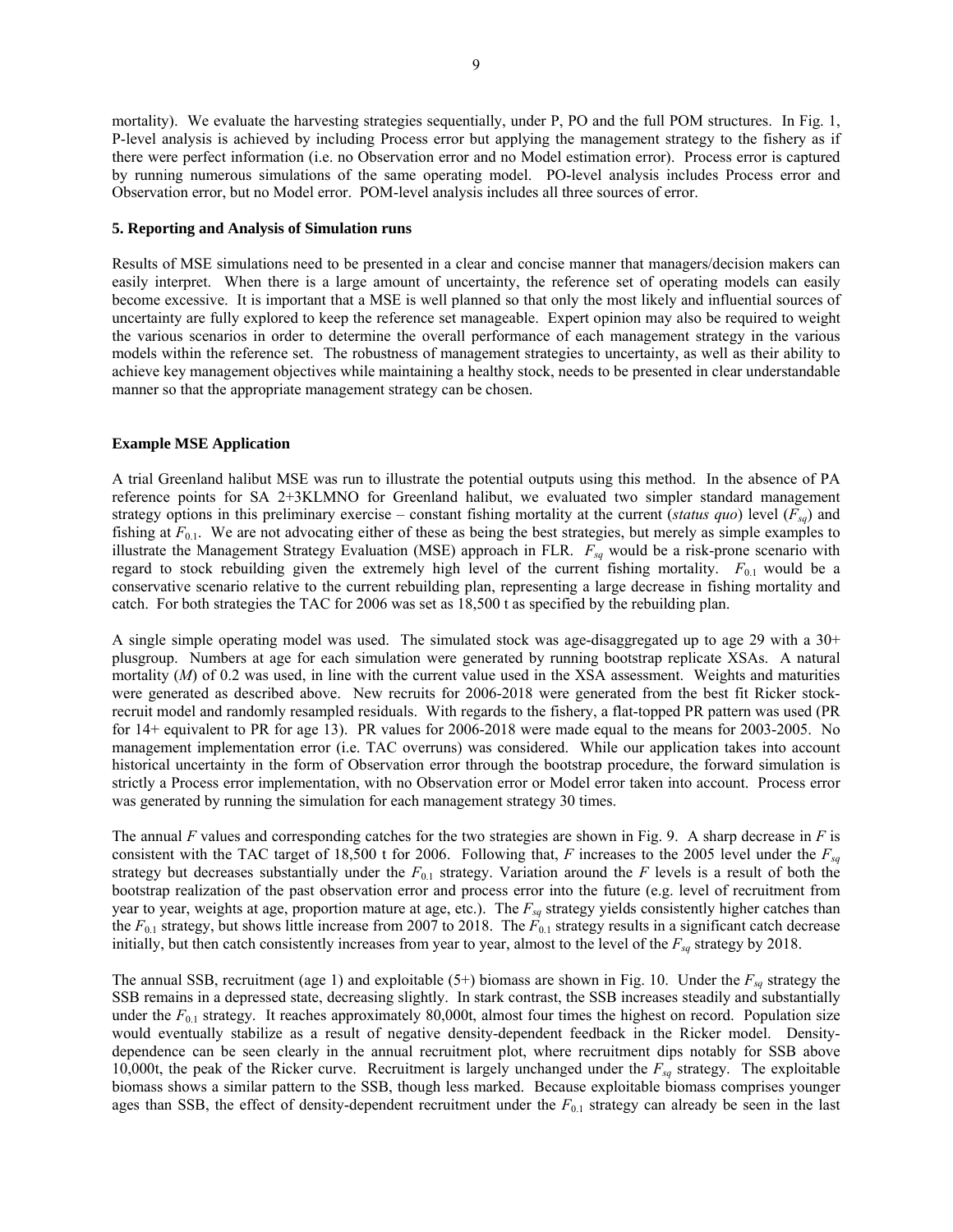couple of years. The rate of increase and approximate level of the peak in exploitable biomass under  $F_{0,1}$  is fairly similar to the observed increase and peak in the late 1980s and early 1990s. While the Management objective of 140,000t exploitable biomass by 2018 is achieved under  $F_{0.1}$ , no recovery occurs under  $F_{sq}$  and the target is not achieved.

Plots of performance statistics are shown in Fig. 11. Under the  $F_{0,1}$  strategy the exploitable biomass almost triples by 2018, while under the  $F_{sq}$  strategy it remains almost unchanged. The risk profiles show that the  $F_{0,1}$  strategy achieved the exploitable biomass target for all 30 of the simulations (0% probability of not achieving the target) while the  $F_{sq}$  strategy failed for all 30 (100% probability of not achieving the target). However, fishing under  $F_{sq}$ yielded an average annual catch of 25,000t compared to only 17,000t under  $F_{0.1}$ . The average annual variation in catch was also lower under  $F_{sq}$  than  $F_{0.1}$ .

Evaluating which management strategy would be best for the stock depends on the management objectives, and the weightings applied to these. The results of this test implementation of the MSE are only for illustration. A far more comprehensive reference set of operating models, a full POM-error implementation, and a greater number of simulations per operating model would be required to more thoroughly evaluate these.

#### **Discussion and conclusions**

Although a full MSE implementation is required to decide on optimal management strategies for this stock, it seems likely that the present *ad hoc* TAC adjustments are sub-optimal and some form of *F*-based feedback control rule needs be implemented. This harvest control rule should be compliant with the NAFO PA framework and result in fishing mortality decreasing with stock size outside the Safe Zone. To be consistent with the United Nations Fish Stocks Agreement,  $F_{\text{msy}}$  should be considered as the default limit reference point. Performance statistics should include the risk of exceeding  $F_{\text{lim}}$  and falling below  $B_{\text{lim}}$ . The PA requires these risks to be low for any management strategy that is implemented (i.e. <10%). In the case of Greenland halibut this first requires the determination of a *B*<sub>lim</sub>, acceptance of an *F*<sub>lim</sub> and consideration of other biological reference points.

The rebuilding of the 2J+3KLMNO Greenland halibut stock will require a commitment to base management decisions on the best available scientific advice. Any rebuilding strategy would also have to be robust to uncertainties in stock biology and dynamics. There is considerable uncertainty in the dynamics of this stock, particularly with regards to the stock-recruit relationship and PR, both of which could have a substantial effect on the performance of the simulated management strategy. Progress in developing spawner biomass estimates for this stock based on maturity estimates (Morgan and Rideout, 2007) will assist in exploring robustness to alternative feasible stock-recruit models. *F*msy depends on the choice of stock-recruit relationship in the operating model.

The simple example implementation illustrates the potential usefulness of the MSE in FLR for developing alternative management strategies and evaluating their performance across a reference set of operating models for the Greenland halibut stock. It should be noted that, while the capacity to carry out a full POM-error implementation MSE is needed, the poor performance of a management strategy at the P-error level would imply that further evaluation with the addition of O and M-level error may be unnecessary, since performance should not improve when more uncertainty is taken into account. The choice of the appropriate reference set of operating models is key and needs to be developed by a knowledgeable group of experts before any further management strategy evaluation takes place. Performance criteria need to be determined by fisheries managers and articulated through NAFO Fisheries Commission. Alternative management strategies need to be developed in collaboration with the fishing industry and fisheries managers. Further implementation of MSE for the 2+3KLMNO Greenland halibut stock is best achieved through a small working group with sufficient expertise to develop the operating model, apply alternative strategies and critically evaluate the inputs and the outputs.

#### **References**

BOWERING, W.R and BRODIE, W.B. 1995. Greenland halibut (*Rheinhardtius hippoglossoides*). A review of the dynamics of its distribution and fisheries off eastern Canada and Greenland. In A.G. Hopper (ed.), Deep-Water Fisheries of the North Atlantic Oceanic Slope, 113-160. Kluwer Academic Publishers, Netherlands.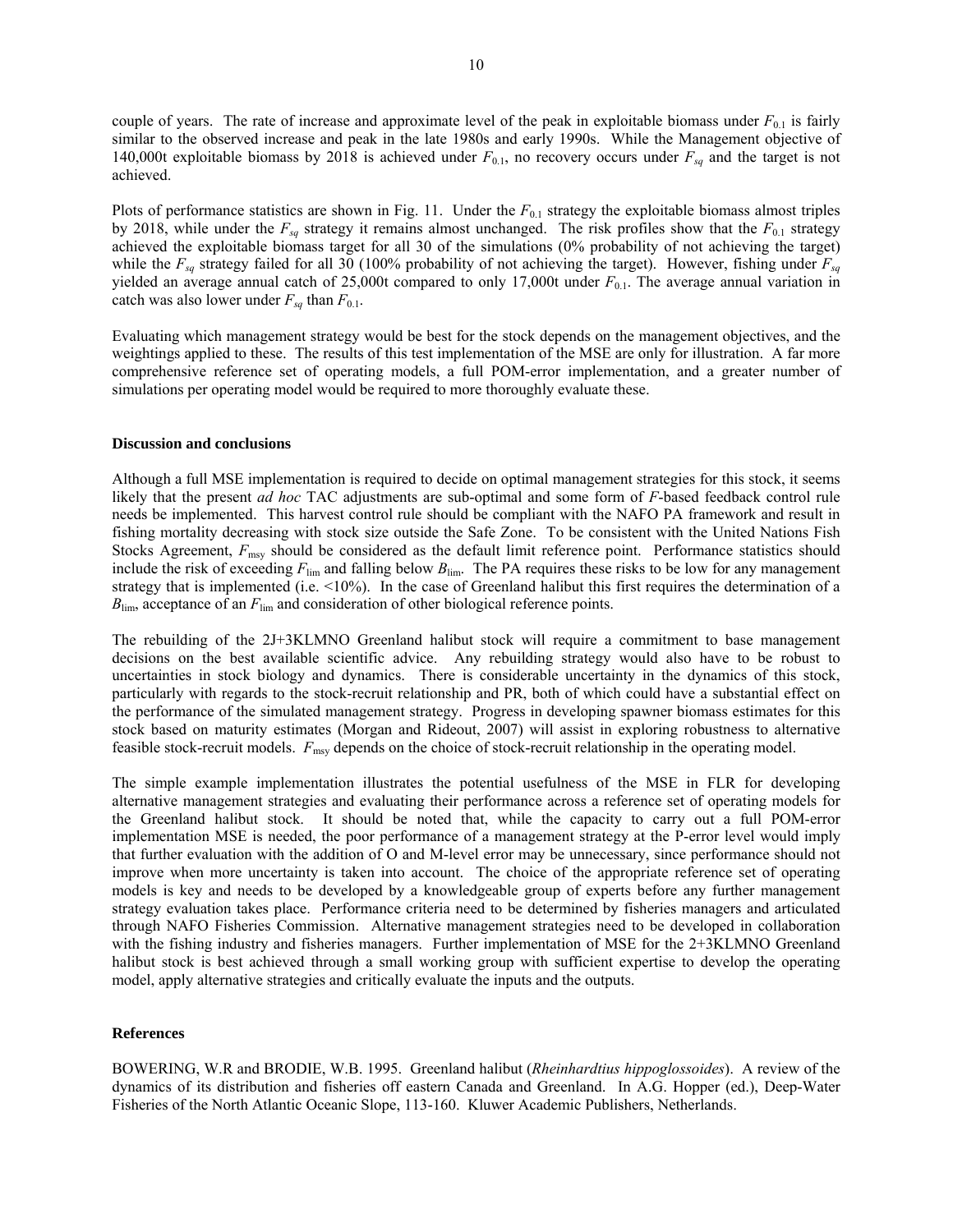DARBY, C. D., W. R. BOWERING, and J.-C. MAHÉ. 2003. An Assessment of Stock Status of the Greenland Halibut Resource in NAFO Subarea 2 and Divisions 3KLMNO Based on Extended Survivors Analysis with Short and Medium-term projections of Future Stock Development. *NAFO SCR Doc*., No. 03/64, Ser. No. N4883.

GONZÁLEZ TRONCOSO, D., J. M. CASAS, and F. SABORIDO-REY. 2006. Results from bottom trawl survey on Flemish Cap of July-August 2005. *NAFO SCR Doc*., No. 16, Ser. No. N5231.

GUNDERSEN, A.C. and BRODIE, W.B. 1999. Length-weight relationship for Greenland halibut (*Reinhardtius hippoglossoides*) in NAFO divisions 2GHJ 3KLMNO 1990-1997. *NAFO SCR Doc.*, No. 99/31, Ser. No. N4087, 21p.

HEALEY, B.P. and J.-C. MAHÉ. 2006. An Assessment of Greenland Halibut (*Reinhardtius hippoglossoides*) in NAFO Subarea 2 and Divisions 3KLMNO. *NAFO SCR Doc.,* No. 06/51, Ser. No. N5281.

HEALEY, B. P., K. S. DWYER, and D. MADDOCK PARSONS. 2006. Greenland halibut (*Reinhardtius hippoglossoides*) in NAFO Subarea 2 and Divisions 3LKMNO: stock trends based on annual Canadian research vessel survey results during 1978-2005. *NAFO SCR Doc.*, No. 06/34, Ser. No. N5257.

ICES 1997. Report of the Comprehensive Fishery Evaluation Working Group (COMFIE). ICES CM 1997/Assess: 15.

JENSEN, A.J. 1996. Beverton and Holt life history invariants result from optimal trade-off of reproduction and survival. *Can. J. Fish. Aquat. Sci.* **53**: 820-822.

KELL, L.T., I. MOSQUEIRA, P. GROSJEAN, J-M. FROMENTIN, D. GARCIA, R. HILLARY, E. JARDIM, S. MARDLE, M. A. PASTOORS, J. J. POOS, F. SCOTT and R. D. SCOTT. 2007. FLR: an open-source framework for the evaluation and development of management strategies. *ICES J. Mar. Sci.* **64**(**4**): 640-646.

KIRKWOOD, G. P., and SMITH, A. D. M. 1996. Assessing the precautionary nature of fisheries management strategies. *FAO Fisheries Technical Paper*, 350(2). 210 pp.

MILLER, D.C.M. and P. A. SHELTON. 2007. A nonparametric bootstrap of the 2006 XSA assessment for Greenland Halibut (*Reinhardtius hippoglossoides*) in NAFO Subarea 2 + Divisions 3KLMNO using Fisheries Libraries in R (FLR). *NAFO SCR Doc*., No. 07/59, Ser. No. N5411.

MORGAN, M.J. and RIDEOUT, R.M. 2007. An update of maturity estimates for Greenland halibut in NAFO Div. 2J+3K. *NAFO SCR Doc*., No. 07/23, Ser. No. N5374.

RADEMEYER, R.A., É.E. PLAGÁNYI and D.S. BUTTERWORTH. 2007. Tips and Tricks in Designing Management Procedures. *ICES J. Mar. Sci.* **64**(**4**): 618-25.

SHELTON, P.A. 2005a. Does the rebuilding plan for Greenland halibut in Subarea 2 and Divisions 3KLMNO have a scientific basis and is it on track? *NAFO SCR Doc*., No. 05/10, Ser. No. 5089.

SHELTON, P.A. 2005b. A PA-compliant rebuilding plan for Subarea 2+ Divisions 3KLMNO Greenland halibut based on the 2005 NAFO assessment. *NAFO SCR Doc*., No. 05/71, Ser. No. 5165.

SHELTON, P.A. 2007. The weakening role of science in the management of groundfish stocks off the east coast of Canada. *ICES J. Mar. Sci.* **64**: 723-729.

SHEPHERD, J. G. 1999. Extended survivors analysis: An improved method for the analysis of catch-at-age data and abundance indices. *ICES J. Mar. Sci*., **56**(**5**): 584-591.

SMITH, A.D.M., SAINSBURY, K.J., and STEVENS, R.A. 1999. Implementing effective fisheries-management systems – management strategy evaluation and the Australian partnership approach. *ICES J. Mar. Sci.* **56**: 967-979.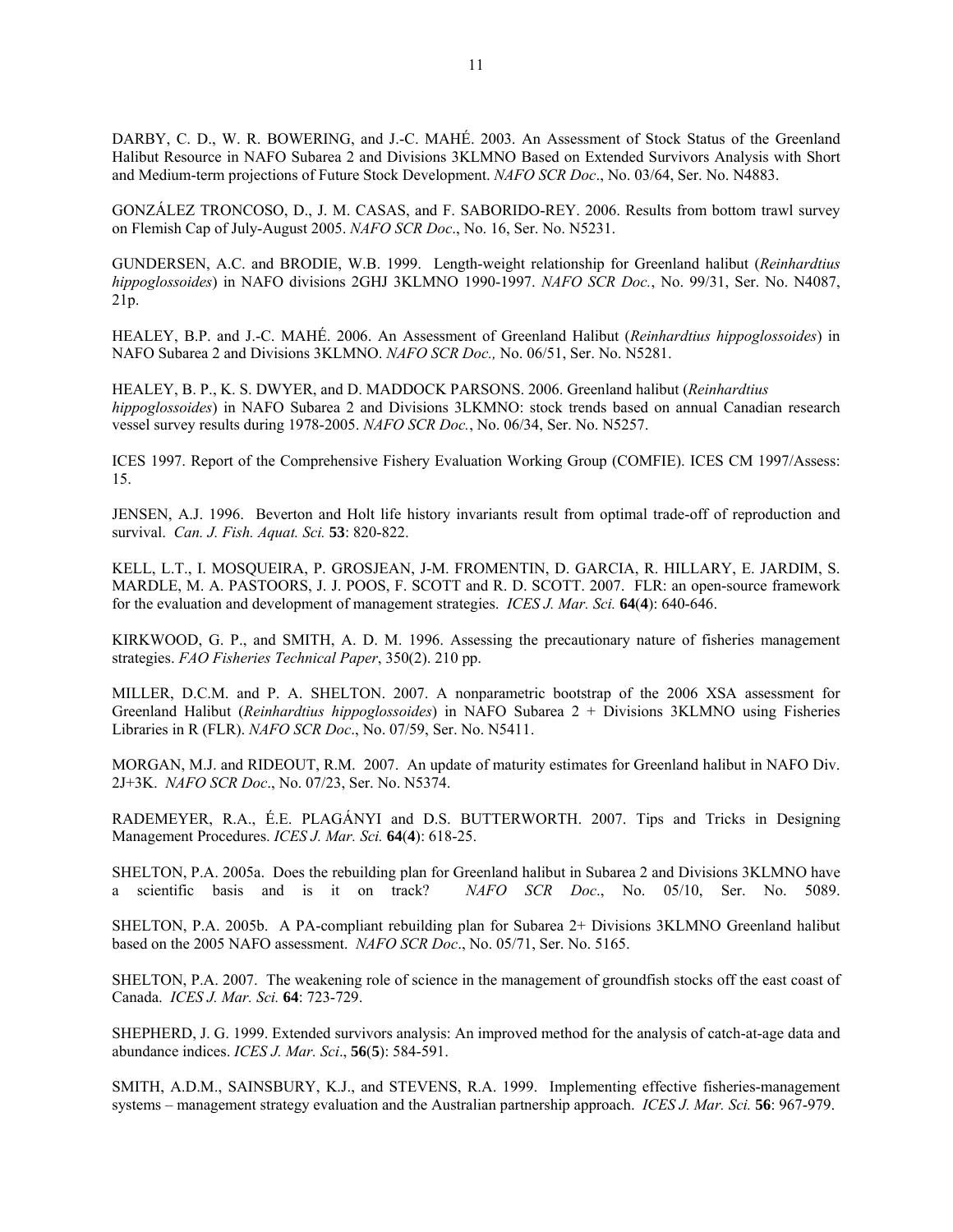Table 1. Weights at age applied in the operating model. The light yellow area represents weight at age data derived from sampling the commercial catches, the bright yellow section represents extrapolations of weights to older ages based on cohorts with at least 8 years of weight data and the red section represents data generated from von Bertalanffy curves with randomly sampled parameters.

| age  |              |              |              |          | 5    | 6    |      |      |       | 10   | 11   | 12                | 13   | 14   | 15   | 16      | 17                | 18    | 19                | 20           | 21                                                    | 22        | 23                                              | 24                | 25            | 26       |                         | 28              |                                                                        | 30       |
|------|--------------|--------------|--------------|----------|------|------|------|------|-------|------|------|-------------------|------|------|------|---------|-------------------|-------|-------------------|--------------|-------------------------------------------------------|-----------|-------------------------------------------------|-------------------|---------------|----------|-------------------------|-----------------|------------------------------------------------------------------------|----------|
| 1975 | $\Omega$     |              |              |          | 0.61 | 0.76 | 0.96 | 1.19 | 1.58  | 2.21 | 2.70 | 3.37              | 3.88 | 5.40 | 6.52 | 7.19    | 7.67              | 8.74  | 9.62              | 10.64        | 10.40                                                 | 9.97      | 10.85                                           | 11.16             | 12.04         | 12.75    |                         | 12.49           |                                                                        |          |
| 1976 | $\bf{0}$     |              |              | 0        | 0.61 | 0.76 | 0.96 | 1.19 | 1.58  | 2.21 | 2.70 | 3.37              | 3.88 | 5.49 | 6.19 | 7.34    | 7.93              | -8.34 | 9.38              | 10.19        | $-11.13$                                              | 10.86     | 10.39                                           | $11.22 -$         | 11.50         | 12.31    | 12.95                   | 12.39           |                                                                        |          |
| 1977 |              |              |              |          | 0.61 | 0.76 | 0.96 | 1.19 | 1.58  | 2.21 | 2.70 | 3.37              | 3.88 | 5.54 | 6.31 | 6.95    | 8.10              | 8.62  | 8.95              | 9.95         | 10.70                                                 | 11.56     | 11.27                                           | 10.77             | 11.56         | 11.80    | 12.54                   | 13.11           |                                                                        |          |
| 1978 |              |              |              |          | 0.61 | 0.76 | 0.96 | 1.19 | 1.58  | 2.21 | 2.70 | 3.37              | 3.88 | 5.72 | 6.37 | 7.09    | 7.67.             | 8.80  | 9.25              | 9.52         | 10.46                                                 | $11.15 -$ | 11.93                                           | 11.62             | 11.12         | $-11.85$ | 12.06                   | 12.75           |                                                                        |          |
| 1979 |              |              |              | O        | 0.61 | 0.76 | 0.96 | 1.19 | 1.58  | 2.21 | 2.70 | 3.37              | 3.88 | 5.52 | 6.59 | 7.16    | 7.82              | 8.34  | 9.44              | 9.83         |                                                       |           | 10.03 10.92 11.54 12.25                         |                   |               |          | 11.94 11.43 12.11 12.30 |                 |                                                                        |          |
| 1980 |              |              |              | O        | 0.51 | 0.66 | 0.87 | 1.05 | 1.15  | 1.26 | 1.57 | 2.71              | 3.12 | 5.25 | 6.35 | 7.41    | 7.90.             | 8.51  | 8.95              | 10.01        | 10.34                                                 | 10.50     | 11.32 <sub>1</sub>                              | 11.89             | 12.52         | 12.21    | 11.70                   | 12.35           |                                                                        | 13.07    |
| 1981 |              |              |              | O        | 0.39 | 0.60 | 0.79 | 0.99 | 1.24  | 1.70 | 2.46 | 3.51              | 4.79 | 5.56 | 6.00 | 7.14    | 8.18              | 8.59  | 9.13              | 9.52         | 10.52                                                 | 10.80     | $10.91 -$                                       | 11.68             | 12.19         | 12.75    | 12.45                   | 11.96           | 12.55                                                                  |          |
| 1982 |              |              |              | O        | 0.53 | 0.68 | 0.89 | 1.13 | 1.40  | 1.79 | 2.38 | 3.47              | 4.51 | 5.66 | 6.39 | 6.71    | 7.88              | 8.89  | 9.22              | 9.70         |                                                       |           | 10.03 10.98 11.21 11.28 11.99 12.45             |                   |               |          | 12.95                   | 12.66           |                                                                        |          |
| 1983 |              |              |              | O        | 0.41 | 0.63 | 0.86 | 1.18 | 1.65  | 2.23 | 3.01 | 3.96              | 5.06 | 5.41 | 6.52 | 7.19    | 7.40              | 8.56  | 9.53 <sub>1</sub> | 9.80         | 10.22                                                 | $10.50 -$ | 11.38                                           | 11.57             | 11.61         | 12.26    | 12.67                   | 13.11           |                                                                        |          |
| 1984 |              |              |              |          | 0.38 | 0.58 | 0.83 | 1.10 | 1.46  | 1.94 | 2.63 | 3.49              | 4.49 | 5.91 | 6.21 | 7.34    | 7.93              | 8.04  | 9.19              | 10.10        | 10.31                                                 | 10.68     | 10.91                                           | 11.73             | 11.89 11.91   |          | 12.50                   | 12.86           |                                                                        |          |
| 1985 |              |              |              | O        | 0.57 | 0.75 | 0.94 | 1.24 | 1.69  | 2.24 | 2.95 | 3.71              | 4.85 | 5.55 | 7.02 | 6.97    | 8.10              | 8.62  | 8.64              |              | 9.76 10.61 10.77 11.09 11.28 12.04 12.16 12.17 12.70  |           |                                                 |                   |               |          |                         |                 |                                                                        |          |
| 1986 |              |              |              | 0        | 0.35 | 0.58 | 0.81 | 1.10 | 1.58  | 2.12 | 2.89 | 3.89              | 4.95 | 5.68 | 6.53 | 8.05    | 7.69              | 8.80  | 9.25              | 9.19         | 10.28                                                 | 11.06     | 11.18                                           | 11.46             | 11.61         | 12.31    | 12.41                   | 12.39           |                                                                        | 13.17    |
| 1987 |              |              |              | O        | 0.36 | 0.59 | 0.84 | 1.16 | 1.59  | 2.13 | 2.82 | 3.60              | 4.63 | 5.73 | 6.64 | 7.45    | 8.98              | 8.36  | 9.44              | 9.83         | 9.70                                                  |           | 10.74 11.46 11.54 11.78                         |                   |               | $-11.91$ | 12.54                   | 12.62           | 12.60                                                                  | 13.04    |
| 1988 |              |              |              |          | 0.36 | 0.57 | 0.81 | 1.16 | 1.66  | 2.22 | 3.01 | 3.93              | 5.09 | 5.52 | 6.67 | 7.55    | 8.30              | 9.80  | 8.98              |              | 10.01 10.34 10.16 11.15 11.81 11.86 12.06 12.17 12.75 |           |                                                 |                   |               |          |                         |                 |                                                                        |          |
| 1989 |              |              |              | O        | 0.40 | 0.56 | 0.77 | 1.08 | 1.66  | 2.24 | 3.00 | 3.86              | 4.92 | 5.75 | 6.37 | 7.55    | 8.39              | 9.08  | 10.51             | 9.55         | 10.52                                                 |           | $10.80$ $10.58$                                 | 11.51             | 12.11         | $-12.14$ | 12.31                   | 12.39           |                                                                        |          |
| 1990 |              |              |              |          | 0.34 | 0.55 | 0.77 | 1.12 | 1.61  | 2.17 | 2.85 | 3.73              | 4.69 | 5.71 | 6.65 | 7.18    | 8.37              | 9.15  |                   | $9.78$ 11.11 | 10.06                                                 |           | 10.98 11.21 10.95                               |                   | $11.83$ 12.38 |          | $12.38 -$               | 12.53           |                                                                        |          |
| 1991 |              |              |              |          | 0.38 | 0.59 | 0.83 | 1.23 | 1.81  | 2.46 | 3.31 | 4.14              | 5.33 | 5.51 | 6.59 | 7.51    | 7.95              | 9.12  | 9.84              |              | $10.39$ $11.63$                                       |           | 10.53 11.38 11.57 11.29 12.11 12.61 12.60       |                   |               |          |                         |                 |                                                                        |          |
| 1992 |              |              |              | O        | 0.43 | 0.58 | 0.79 | 1.23 | 1.82  | 2.46 | 3.12 | 3.97              | 5.10 | 6.02 | 6.33 | 7.43    | 8.30              | 8.65  | 9.79              | 10.44        | 10.93                                                 |           | 12.06 10.94 11.73 11.89 11.60                   |                   |               |          | 12.36                   | 12.80           |                                                                        | 12.89    |
| 1993 |              |              |              |          | 0.37 | 0.55 | 0.81 | 1.21 | 1.73  | 2.31 | 3.00 | 3.97              | 4.82 | 5.96 | 6.96 | 7.12    | 8.21              | 9.02  | 9.29              | 10.38        |                                                       |           | 10.97 11.40 12.41 11.31 12.04 12.16             |                   |               |          | 11.87                   | 12.58           |                                                                        | 12.95    |
| 1994 |              |              |              | n        | 0.33 | 0.51 | 0.79 | 1.18 | 1.70  | 2.27 | 2.99 | 3.77              | 4.88 | 5.71 | 6.87 | 7.85    | 7.86              | 8.92  | 9.68              | 9.88         |                                                       |           | 10.90 11.42 11.80 12.71 11.64 12.31 12.41 12.12 |                   |               |          |                         |                 |                                                                        |          |
| 1995 |              |              |              | O        | 0.36 | 0.53 | 0.81 | 1.20 | 1.76  | 2.45 | 3.12 | 3.81              | 4.89 | 5.75 | 6.56 | 7.73    | 8.66              | 8.55  | 9.57              | 10.26        | 10.40                                                 |           | 11.36 11.82 12.14 12.95 11.93                   |                   |               |          | 12.54                   | 12.62           |                                                                        | 12.93    |
| 1996 |              |              |              | $\Omega$ | 0.36 | 0.54 | 0.83 | 1.27 | 1.80  | 2.48 | 3.15 | 3.86              | 4.95 | 5.60 | 6.60 | 7.36    | 8.52              | 9.40  | 9.18              |              | 10.15 10.77 10.86 11.75 12.16 12.44 13.14             |           |                                                 |                   |               |          |                         | $12.19$ $12.75$ | 12.81                                                                  | 12.53    |
| 1997 |              |              |              | 0        | 0.34 | 0.49 | 0.77 | 1.16 | 1.73  | 2.36 | 3.05 | 3.95              | 5.11 | 5.66 | 6.42 | 7.41    | 8.11              | 9.24  | 10.05             | 9.75         | 10.66 11.23 11.27 12.09 12.45 12.69 13.31             |           |                                                 |                   |               |          |                         | $-12.42$        | 12.92                                                                  | 12.97    |
| 1998 |              |              |              |          | 0.37 | 0.54 | 0.81 | 1.20 | 1.75  | 2.35 | 3.10 | 4.01              | 5.13 | 5.82 | 6.49 | 7.20    | 8.16              | 8.79  | 9.89              | 10.62        | 10.27                                                 |           | 11.11 11.62 11.63                               |                   | 12.38         | 12.69    | 12.90                   | 13.44           | 12.62                                                                  | 13.07    |
| 1999 |              |              |              | n        | 0.36 | 0.53 | 0.83 | 1.25 | 1.68  | 2.29 | 2.89 | 3.51              | 4.46 | 5.90 | 6.69 | 7.28    | 7.93              | 8.85  | 9.42              | 10.46        | 11.13                                                 |           | 10.73  11.51  11.96  11.95                      |                   |               | 12.63    | 12.90                   | $13.08$ $13.55$ |                                                                        | 12.79    |
| 2000 |              |              |              | O        | 0.35 | 0.52 | 0.79 | 1.19 | 1.77  | 2.28 | 2.90 | 3.65              | 4.49 | 5.36 | 6.77 | 7.51    | 8.02              | 8.60  | 9.48              | 9.99         | 10.96                                                 | 11.56     | 11.14 11.86 12.26                               |                   |               | 12.23    | 12.84                   | 13.08           | 13.23 13.63                                                            |          |
| 2001 |              |              |              | O        | 0.38 | 0.57 | 0.83 | 1.17 | 1.79  | 2.37 | 2.95 | 3.72              | 4.59 | 5.17 | 6.11 | 7.59    | 8.27              | 8.71  | 9.22              | 10.05        | 10.49                                                 | 11.40     | 11.93 11.51                                     |                   | 12.16         | 12.52    | 12.47                   | 13.02           | 13.22                                                                  | $-13.35$ |
| 2002 |              |              |              | O        | 0.37 | 0.56 | 0.84 | 1.19 | 1.76  | 2.28 | 2.90 | 3.58              | 4.41 | 5.27 | 5.89 | 6.83    | 8.35              | 8.97  | 9.33              | 9.78         | 10.55                                                 |           | 10.94  11.78  12.25  11.83  12.42               |                   |               |          | 12.74                   | 12.68           | 13.18 13.35                                                            |          |
| 2003 |              |              |              | O        | 0.39 | 0.56 | 0.82 | 1.20 | 1.65  | 2.17 | 2.70 | 3.40              | 4.38 | 5.18 | 6.02 | 6.59    | 7.51              | 9.05  | 9.60              | 9.90         | 10.29                                                 | 11.00     | 11.34                                           | $12.11$ $12.53$   |               | 12.11    | 12.65                   | 12.92           | $12.86$ $13.3^{\circ}$                                                 |          |
| 2004 | $\bf{0}$     |              |              | O        | 0.38 | 0.54 | 0.81 | 1.20 | 1.63  | 2.15 | 2.73 | 3.54              | 4.38 | 5.12 | 5.92 | 6.75    | 7.26              | 8.15  | 9.68              | 10.17        | 10.40                                                 | 10.75     | 11.40 11.69                                     |                   | 12.39         | 12.76    | 12.36                   | 12.85           | 13.08 13.02                                                            |          |
| 2005 | $\Omega$     |              |              | 0        | 0.40 | 0.56 | 0.85 | 1.25 | 1.69  | 2.18 | 2.71 | 3.46              | 4.26 | 5.00 | 5.86 | 6.64    | 7.44              | 7.89  | 8.75              | 10.24        | 10.67                                                 | 10.86     | 11.15 11.75 12.00                               |                   |               | 12.63    | 12.96                   |                 | 12.57 13.01 13.22                                                      |          |
| 2006 |              | $\mathbf{0}$ | $\mathbf{0}$ |          | 0.50 | 0.56 | 0.75 | 1.04 | 1.62  | 2.30 | 3.00 | 3.85              | 5.00 | 4.94 | 5.70 | 6.58    | 7.32              | 8.09  | 8.48              | 9.30         | 10.74                                                 | 11.12     | 11.26                                           | 11.51             | 12.05         | 12.27    | 12.84                   | 13.12           | 12.76                                                                  | $-13.16$ |
| 2007 | $\mathbf{0}$ |              |              |          | 0.50 | 0.56 | 0.73 | 1.10 | 1.60  | 2.27 | 3.00 | 3.75              | 4.70 | 5.94 | 5.64 | 6.38    | 7.26              | 7.97  | 8.69              | 9.02         | 9.80                                                  |           | 11.18 11.51 11.61 11.83                         |                   |               | 12.32    | $12.51$ $13.02$         |                 | 13.26 12.93                                                            |          |
| 2008 | $\mathbf{0}$ |              |              |          | 0.51 | 0.55 | 0.74 | 1.08 | 1.61. | 2.34 | 3.04 | 3.75              | 4.52 | 5.56 | 6.85 | 6.31    | 7.03              | 7.90  | 8.56              | 9.24         | 9.52                                                  | 10.25     | 11.56 11.85 11.93                               |                   |               | 12.10    |                         |                 | 12.55 12.71 13.17 13.38                                                |          |
| 2009 | $\mathbf{0}$ |              |              |          | 0.50 | 0.56 | 0.73 | 1.08 | 1.60  | 2.28 | 3.22 | 3.87              | 4.53 | 5.30 | 6.39 | 7.71    | 6.97              | 7.65  | 8.50              | 9.12         | 9.75                                                  | 9.98      | 10.67                                           | 11.90             | 12.15         | 12.20    | 12.35                   | 12.75           | 12.89 13.30                                                            |          |
| 2010 | $\mathbf{0}$ |              |              |          | 0.50 | 0.55 | 0.75 | 1.07 | 1.60  | 2.28 | 3.05 | 4.19              | 4.73 | 5.31 | 6.06 | 7.19    | 8.50              | 7.58  | 8.22              | 9.05         | 9.63                                                  | 10.22     |                                                 | 10.40 11.04 12.19 |               |          | 12.41 12.44 12.56       |                 | 12.92 13.04                                                            |          |
| 2011 | $\Omega$     |              | $\mathbf{0}$ |          | 0.50 | 0.56 | 0.72 | 1.10 | 1.60  | 2.28 | 3.08 | 3.89              | 5.19 | 5.59 | 6.08 | 6.80    | 7.93              | 9.22  | 8.17              | 8.76         | 9.56                                                  | 10.09     |                                                 | 10.63 10.79 11.37 |               | 12.45    | 12.63                   | 12.65           | $12.75$ 13.07                                                          |          |
| 2012 | $\mathbf{0}$ |              |              |          | 0.51 | 0.55 | 0.73 | 1.06 | 1.61  | 2.29 | 3.07 | 3.95.             | 4.77 | 6.18 | 6.43 | 6.82    | 7.49              | 8.62  | 9.86              | 8.71         | 9.26                                                  | 10.03     | 10.51                                           | $11.01$ 11.13     |               | 11.67    | 12.67                   | 12.83           | 12.83                                                                  | $-12.92$ |
| 2013 | $\mathbf{0}$ |              |              |          | 0.53 | 0.58 | 0.73 | 1.08 | 1.60  | 2.28 | 3.10 | 3.94              | 4.86 | 5.65 | 7.13 | 7.24    | 7.52              | 8.15  | 9.25              |              | $10.43$ 9.21                                          |           | 9.73 10.45 10.89 11.35                          |                   |               |          | 11.44 11.94 12.86       |                 | 13.00 12.99                                                            |          |
| 2014 | $\mathbf{0}$ |              | $\mathbf{0}$ |          | 0.52 | 0.67 | 0.78 | 1.07 | 1.60  | 2.30 | 3.05 | 3.99 <sub>1</sub> | 4.84 | 5.76 | 6.50 | 8.02    | 7.99 <sub>1</sub> | 8.17  | 8.75              | 9.83         |                                                       |           | 10.94 9.68 10.15 10.84 11.24 11.65 11.72 12.18  |                   |               |          |                         |                 | 13.02 13.14                                                            |          |
| 2015 | $\bf{0}$     |              |              |          | 0.50 | 0.62 | 0.94 | 1.13 | 1.60  | 2.28 | 3.13 | 3.89.             | 4.92 | 5.74 | 6.64 | 7.31    | 8.82              | 8.68  | 8.78              | 9.31         | 10.34                                                 |           | 11.37 10.11 10.54                               |                   | 11.18         | 11.55    | 11.93                   | 11.97           | 12.39 13.16                                                            |          |
| 2016 |              |              | $\mathbf{0}$ |          | 0.50 | 0.55 | 0.85 | 1.33 | 1.64  | 2.29 | 3.08 | 4.04              | 4.77 | 5.84 | 6.61 | 7.47    | 8.07              | 9.55  | 9.31              | 9.34         | 9.82                                                  |           | 10.80 11.76 10.50 10.89                         |                   |               | $-11.50$ | 11.82                   | 12.17           | 12.20 12.58                                                            |          |
| 2017 |              |              |              |          | 0.50 | 0.54 | 0.72 | 1.23 | 1.84  | 2.28 | 3.10 | 3.96              | 4.98 | 5.65 | 6.73 | $-7.44$ | 8.24              | 8.77  | 10.19             | 9.89         | 9.85                                                  |           | 10.28 11.21 12.09 10.85 11.21 11.78 12.07       |                   |               |          |                         |                 | 12.38 12.40                                                            |          |
| 2018 |              |              |              |          | 0.51 | 0.55 | 0.70 | 106  | 1.73  | 2.42 | 3.01 | 3.99 <sub>1</sub> | 4.87 | 5.92 | 6.50 | $-7.57$ | 8.21              | 8.95  |                   |              |                                                       |           |                                                 |                   |               |          |                         |                 | 9.41 10.75 10.40 10.31 10.70 11.57 12.37 11.17 11.50 12.03 12.29 12.57 |          |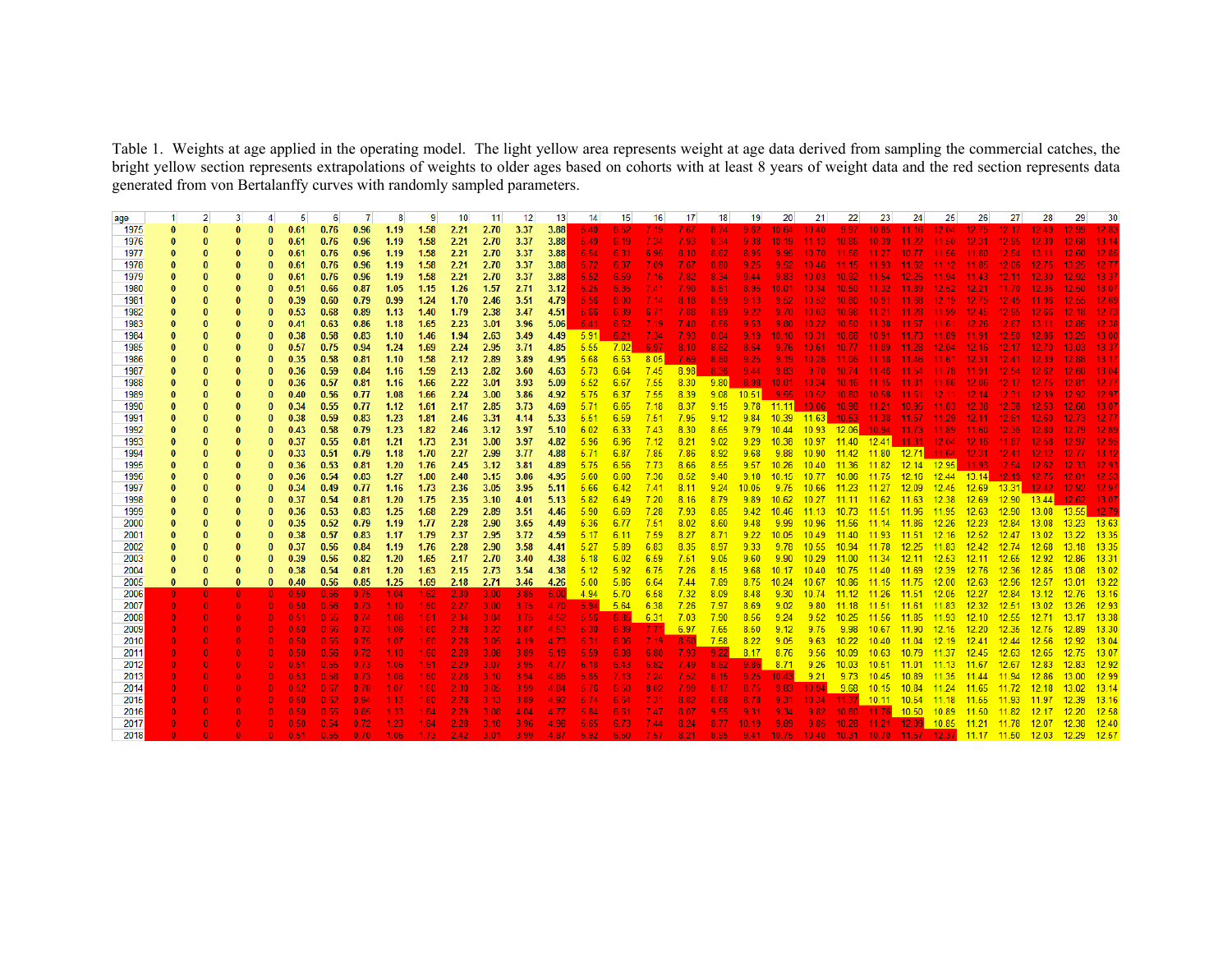| age  | 1.   | $\mathbf{2}$      | 3                 | 4    | 5                 | 6                                                       | 7    | 8                 | 9        | 10          | 11          | 12 <sup>12</sup> | 13 <sup>1</sup> | 14                                                                                                                     | -15               | 16                | 17                | 18          | 19                | 20                | 21                       | 22                | 23      | 24                | 25                | 26                | 27    | 28      | 29      | 30      |
|------|------|-------------------|-------------------|------|-------------------|---------------------------------------------------------|------|-------------------|----------|-------------|-------------|------------------|-----------------|------------------------------------------------------------------------------------------------------------------------|-------------------|-------------------|-------------------|-------------|-------------------|-------------------|--------------------------|-------------------|---------|-------------------|-------------------|-------------------|-------|---------|---------|---------|
| 1975 | 0.00 | 0.00              | 0.00              | 0.00 | 0.01              | 0.01                                                    | 0.02 | 0.06              | 0.07     | 0.06        | 0.15        | 0.38             | 0.72            | 0.76                                                                                                                   | 0.81              | 0.87              | 0.91              | 0.96        | $1.00 -$          | 1.00 <sub>1</sub> | 1.00                     | 1.00 <sub>1</sub> | 1.00    | 1.00 <sub>1</sub> | 1.00              | 1.00              | 1.00  | 1.00    |         |         |
| 1976 | 0.00 | 0.00              | 0.00              | 0.00 | 0.00              | 0.02                                                    | 0.01 | 0.04              | 0.11     | 0.12        | 0.14        | 0.27             | 0.63            | 0.89                                                                                                                   | 0.89              | 0.91              | 0.93 <sub>1</sub> | 0.96        | 0.98              | 1.00 <sub>1</sub> | 1.00                     | 1.00 <sub>1</sub> | 1.00    | 1.00              | 1.00.             | 1.00              | 1.00  | 1.00    |         |         |
| 1977 | 0.00 | 0.00              | 0.00              | 0.00 | 0.00              | 0.01                                                    | 0.04 | 0.03              | 0.08     | 0.18        | 0.20        | 0.29             | 0.45            | 0.83                                                                                                                   | 0.96              | 0.95              | 0.96              | 0.97        | 0.98              | 0.99              | 1.00                     | 1.00 <sub>1</sub> | 1.00    | 1.00              | 1.00              | 1.00              | 1.00  | 1.00    |         |         |
| 1978 | 0.00 | 0.00              | 0.00              | 0.00 | 0.01              | 0.01                                                    | 0.02 | 0.06              | 0.06     | 0.16        | 0.28        | 0.31             | 0.50            | 0.64                                                                                                                   | $0.93 -$          | 0.99 <sub>1</sub> | 0.98              | 0.98        | 0.98 <sub>1</sub> | 0.99 <sub>1</sub> | 0.99                     | 1.00 <sub>1</sub> | 1.00    | 1.00.             | 1.00.             | 1.00              | 1.00. | 1.00    |         |         |
| 1979 | 0.00 | 0.00              | 0.00              | 0.00 | 0.00              | 0.01                                                    | 0.02 | 0.04              | 0.11     | 0.12        | 0.28        | 0.41             | 0.45            | 0.71                                                                                                                   | 0.79              | 0.97              | $1.00 -$          | 0.99        | 0.99 <sub>1</sub> | 0.99 <sub>1</sub> | 0.99                     | 1.00 <sub>1</sub> | 1.00    | 1.00              | 1.00              | 1.00              | 1.00  | 1.00    |         |         |
| 1980 | 0.00 | 0.00              | 0.00              | 0.00 | 0.00              | 0.01                                                    | 0.02 | 0.03              | 0.07     | 0.18        | 0.23        | 0.45             | 0.55            | 0.60                                                                                                                   | $\overline{0.86}$ | 0.89              | 0.99              | $-1.00$     | 1.00 <sub>1</sub> | 1.00              | 1.00                     | 1.00 <sub>1</sub> | $-1.00$ | 1.00              | 1.00 <sub>1</sub> | 1.00.             | 1.00  | 1.00    |         |         |
| 1981 | 0.00 | 0.00              | 0.00              | 0.00 | 0.00              | 0.00                                                    | 0.01 | 0.04              | 0.06     | 0.13        | 0.27        | 0.40             | 0.63            | 0.69                                                                                                                   | 0.74              | 0.94              | 0.95              | 1.00        | $1.00 -$          | $1.00 -$          | 1.00                     | 1.00 <sub>1</sub> | 1.00    | 1.00              | 1.00.             | 1.00              | 1.00. | 1.00    |         |         |
| 1982 | 0.00 | 0.00              | 0.00              | 0.00 | 0.00              | 0.00                                                    | 0.01 | 0.02              | 0.07     | 0.12        | 0.24        | 0.40             | 0.59            | 0.78                                                                                                                   | 0.80              | 0.84              | 0.97              | 0.97        | 1.00              | $1.00 -$          | 1.00                     | $1.00 -$          | 1.00    | 1.00              | 1.00.             | 1.00              | 1.00  | 1.00    |         |         |
| 1983 | 0.00 | 0.00              | 0.00              | 0.00 | 0.00              | 0.00                                                    | 0.00 | 0.02              | 0.04     | 0.11        | 0.21        | 0.38             | 0.54            | 0.76                                                                                                                   | 0.88              | 0.87              |                   | $0.91$ 0.99 | 0.99 <sub>1</sub> | $1.00 -$          | 1.00                     | $1.00 -$          | $-1.00$ | 1.00              | 1.00 <sub>1</sub> | 1.00              | 1.00  | 1.00    |         |         |
| 1984 | 0.00 | 0.00              | 0.00              | 0.00 | 0.00              | 0.00                                                    | 0.00 | 0.01              | 0.03     | 0.07        | 0.19        | 0.34             | 0.56            | 0.68                                                                                                                   | 0.87              | 0.94              | 0.93              | 0.95        | 1.00              | 0.99              | 1.00                     | $1.00 -$          | 1.00    | 1.00 <sub>1</sub> | 1.00 <sub>1</sub> | 1.00.             | 1.00. | 1.00    |         |         |
| 1985 | 0.00 | 0.00              | 0.00              | 0.00 | 0.00              | 0.00                                                    | 0.00 | 0.01              | 0.02     | 0.05        | 0.13        | 0.30             | 0.51            | 0.72                                                                                                                   | 0.79              | 0.94              | 0.97              | 0.96        | 0.97              | 1.00              | 1.00 <sub>1</sub>        | 1.00 <sub>1</sub> | 1.00    | 1.00 <sub>1</sub> | 1.00              | 1.00              | 1.00  | 1.00    |         |         |
| 1986 | 0.00 | 0.00              | 0.00              | 0.00 | 0.00              | 0.00                                                    | 0.00 | 0.00              | 0.01     | 0.06        | 0.10        | 0.22             | 0.43            | 0.67                                                                                                                   | 0.84              | 0.87              | 0.97              | 0.99        | 0.98              | 0.98              | 1.00                     | $1.00 -$          | 1.00    | 1.00              | 1.00 <sub>1</sub> | 1.00.             | 1.00. | 1.00    |         |         |
| 1987 | 0.00 | 0.00              | 0.00              | 0.00 | 0.00              | 0.00                                                    | 0.00 | 0.00              | 0.01     | 0.04        | 0.15        | 0.17             | 0.34            | 0.58                                                                                                                   | 0.80              | 0.91              | 0.92              | 0.99        | 0.99              | 0.99              | 0.99                     | $1.00$ 1.00       |         | 1.00 <sub>1</sub> | 1.00 <sub>1</sub> | 1.00              | 1.00  | 1.00    |         |         |
| 1988 | 0.00 | 0.00              | 0.00              | 0.00 | 0.00              | 0.00                                                    | 0.00 | 0.02              | 0.00     | 0.02        | 0.09        | 0.33             | 0.29            | 0.50                                                                                                                   | 0.72              | 0.89              | 0.95              | 0.95        | 0.99              | 1.00              | 0.99                     | $1.00$ 1.00       |         | 1.00              | 1.00 <sub>1</sub> | 1.00              | 1.00  | 1.00    |         |         |
| 1989 | 0.00 | 0.00              | 0.00              | 0.00 | 0.00              | 0.00                                                    | 0.00 | 0.01              | 0.05     | 0.16        | 0.08        | 0.21             | 0.58            | 0.43                                                                                                                   | 0.65              | 0.82              | 0.94              | 0.98        | 0.97              | 1.00              | 1.00                     | 1.00              | $-1.00$ | 1.001             | 1.00              | 1.00              | 1.00  | 1.00    |         |         |
| 1990 | 0.00 | 0.00              | 0.00              | 0.00 | 0.00              | 0.00                                                    | 0.00 | 0.01              | 0.02     | 0.15        | 0.97        | 0.25             | 0.41            | 0.79                                                                                                                   | 0.59              | 0.78              | 0.89              | 0.97        | 0.99              | 0.98              | 1.00                     | 1.00              | $-1.00$ | 1.00              | $-1.00$           | 1.00 <sub>1</sub> | 1.00  | 1.00    |         | 1.00    |
| 1991 | 0.00 | 0.00              | 0.00              | 0.00 | 0.00              | 0.00                                                    | 0.00 | 0.01              | 0.03     | 0.04        | 0.38        | 1.00             | 0.56            | 0.64                                                                                                                   | 0.91              | 0.73              | 0.87              | 0.94        | 0.98              | 0.99              | 0.99                     | 1.00              | $-1.00$ | 1.00              | 1.00              | 1.00              | 1.00  | 1.00    | 1.00    | 1.00    |
| 1992 | 0.00 | 0.00              | 0.00              | 0.00 | 0.00              | 0.00                                                    | 0.00 | 0.00              | 0.03     | 0.10        | 0.11        | 0.68             | 1.00            | 0.83                                                                                                                   | 0.82              | 0.97              | 0.84              | 0.93        | 0.96              | 0.99              | 1.00                     | 0.99              | $-1.00$ | 1.00              | 1.00              | 1.00              | 1.00  | 1.00    |         | 1.00    |
| 1993 | 0.00 | 0.00              | 0.00              | 0.00 | 0.00              | 0.00                                                    | 0.00 | 0.01              | 0.01     | 0.07        | 0.26        | 0.25             | 0.88            | 1.00                                                                                                                   | 0.95              | 0.92              | 0.99              | 0.91        | 0.96              | 0.98              | 1.00                     | 1.00              | $-1.00$ | 1.00              | 1.00              | 1.00              | 1.00  | 1.00    | 1.00    | 1.00    |
| 1994 | 0.00 | 0.00              | 0.00              | 0.00 | 0.00              | 0.00                                                    | 0.00 | 0.01              | 0.02     | 0.03        | 0.17        | 0.53             | 0.47            | 0.96                                                                                                                   | 1.00              | 0.99              | 0.97              | $-1.00$     | 0.95              | 0.98              | 0.99                     | 1.00              | $-1.00$ | 1.00              | 1.00              | 1.00              | 1.00  | 1.00    | 1.00    |         |
| 1995 | 0.00 | 0.00              | 0.00              | 0.00 | 0.00              | 0.00                                                    | 0.00 | 0.01              | 0.02     | 0.04        | 0.08        | 0.35             | 0.78            | 0.70                                                                                                                   | 0.99              | 1.00              | 1.00              | 0.99        | 1.00              | 0.97              | 0.99                     | 0.99              | $-1.00$ | 1.00              | 1.00              | 1.00              | 1.00  | 1.00    | 1.00    | 1.00    |
| 1996 | 0.00 | 0.00              | 0.00              | 0.00 | 0.00              | 0.00                                                    | 0.00 | 0.00              | 0.01     | 0.07        | 0.10        | 0.20             | 0.58            | 0.92                                                                                                                   | 0.86              | 1.00              | 1.00              | $-1.00$     | 1.00              | 1.00              | 0.99                     | 0.99              | $-1.00$ | 1.00              | 1.00              | 1.00              | 1.00  | 1.00    | 1.00    | 1.00    |
| 1997 | 0.00 | 0.00 <sub>1</sub> | 0.00 <sub>1</sub> | 0.00 | 0.00              | 0.00                                                    | 0.00 | 0.00              | 0.00     | 0.04        | 0.20        | 0.21             | 0.43            | 0.78                                                                                                                   | 0.97              | 0.94              | 1.00              | $-1.00$     | 1.00              | 1.00              | 1.00                     | 0.99              | $-1.00$ | 1.00              | 1.00              | 1.00              | 1.00  | 1.00    | 1.00    | 1.00    |
| 1998 | 0.00 | 0.00 <sub>1</sub> | 0.00 <sub>1</sub> | 0.00 | 0.00              | 0.00                                                    | 0.00 | 0.00              | 0.01     | 0.02        | 0.09        | 0.45             | 0.41            | 0.69                                                                                                                   | 0.90              | 0.99              | 0.98              | $-1.00$     | 1.00              | 1.00              | 1.00                     | 1.00              | $-1.00$ | 1.00              | 1.00              | 1.00              | 1.00  | 1.00    | 1.00    | 1.00    |
| 1999 | 0.00 | $0.00 -$          | 0.00              | 0.00 | 0.00              | 0.00                                                    | 0.00 | 0.01              | 0.01     | 0.04        | $-0.12$     | 0.21             | 0.72            | 0.63                                                                                                                   | 0.87              | 0.96              | 1.00              | 0.99        | 1.00              | 1.00              | 1.00                     | $1.00$ $1.00$     |         | 1.00              | 1.00              | 1.00              | 1.00  | 1.00    | 1.00    | 1.00    |
| 2000 | 0.00 | 0.00              | 0.00 <sub>1</sub> | 0.00 | $0.00 -$          | 0.01                                                    | 0.00 | 0.01              | 0.03     | 0.07        | 0.18        | 0.53             | 0.41            | 0.89                                                                                                                   | 0.81              | 0.95              | 0.98              | $-1.00$     | 1.00              | 1.00              | 1.00                     | 1.00              | $-1.00$ | 1.00              | 1.00              | 1.00              | 1.00  | 1.00    | 1.00    | 1.00    |
| 2001 | 0.00 | 0.00 <sub>1</sub> | 0.00 <sub>1</sub> | 0.00 | $0.00 -$          | 0.01                                                    | 0.01 | 0.00              | 0.02     | 0.07        | 0.36        | 0.53             | 0.90            | 0.65                                                                                                                   | 0.96              | 0.92              | 0.98              | 0.99        | 1.00              | 1.00              | 1.00                     | 1.00              | $-1.00$ | 1.00              | 1.00              | 1.00              | 1.00  | 1.00    | 1.00    | 1.00    |
| 2002 | 0.00 | $0.00 -$          | $0.00 \ 0.00$     |      | 0.00              | 0.00                                                    | 0.01 | $-0.02$           | 0.02     | 0.07        | $-0.15$     | 0.82             | 0.85            | 0.99                                                                                                                   | 0.83              | 0.99              | 0.96              | 0.99        | 1.00              | 1.00              | 1.00                     | 1.00              | $-1.00$ | 1.00              | 1.00              | 1.00              | 1.00  | 1.00    | 1.00    | 1.00    |
| 2003 | 0.00 | 0.00 <sub>1</sub> | 0.00 <sub>1</sub> | 0.00 | 0.00 <sub>1</sub> | 0.00 <sub>1</sub>                                       | 0.01 | 0.02              | 0.04     | 0.11        | 0.22        | 0.31             | 0.97            | 0.97                                                                                                                   | 1.00              | 0.93              | 1.00              | 0.99        | 1.00              | 1.00              | 1.00                     | 1.00              | $-1.00$ | 1.00              | 1.00              | 1.00              | 1.00  | 1.00    | 1.00    | 1.00    |
| 2004 | 0.00 | $0.00 -$          | 0.00 <sub>1</sub> | 0.00 | $0.00 -$          | 0.01                                                    | 0.00 | 0.02              | 0.04     | $0.07$ 0.44 |             | 0.49             | 0.53            | 1.00                                                                                                                   | 0.99              | 1.00              | 0.97              | $-1.00$     | 0.99              | 1.00              | 1.00                     | 1.00              | $-1.00$ | 1.00              | 1.00              | 1.00              | 1.00  | 1.00    | 1.00    | 1.00    |
| 2005 | 0.00 | 0.00 <sub>1</sub> | 0.00 0.00         |      |                   | $0.00$ $0.00$ $0.01$ $0.01$ $0.04$ $0.07$ $0.14$ $0.84$ |      |                   |          |             |             |                  | 0.77            | 0.74                                                                                                                   | 1.00              | 1.00              | 1.00              | 0.99        | 1.00              | 1.00              | 1.00                     | 1.00              | $-1.00$ | 1.00              | 1.00              | 1.00              | 1.00  | 1.00    | 1.00    | 1.00    |
| 2006 | 0.00 | 0.00 <sub>1</sub> | 0.00 <sub>1</sub> | 0.00 | 0.00 <sub>1</sub> | 0.01                                                    | 0.01 | 0.02              | 0.02     | 0.07        | 0.13        | 0.24             | 0.97            | 0.92                                                                                                                   | 0.88              | 1.00              | 1.00              | $-1.00$     | 1.00              | 1.00              | 1.00                     | 1.00              | $-1.00$ | 1.00              | 1.00              | 1.00              | 1.00  | 1.00    | 1.00    | 1.00    |
| 2007 | 0.00 | 0.00 <sub>1</sub> | 0.00 <sub>1</sub> | 0.00 | 0.00 <sub>1</sub> | 0.00 <sub>1</sub>                                       | 0.01 | 0.02              | 0.04     | 0.07        | 0.14        | 0.21             | 0.38            | 1.00                                                                                                                   | 0.98              | 0.95              | 1.00              | $-1.00$     | 1.00              | 1.00              | 1.00                     | 1.00              | $-1.00$ | 1.00              | 1.00              | 1.00              | 1.00  | 1.00    | 1.00    | 1.00    |
| 2008 | 0.00 | 0.00 <sub>1</sub> | 0.00 <sub>1</sub> | 0.00 | 0.00 <sub>1</sub> | 0.00                                                    | 0.01 | 0.02 <sub>1</sub> | 0.04     | 0.07        | 0.22        | 0.26             | 0.32            | $0.55$ 1.00                                                                                                            |                   | 0.99              | 0.98              | $-1.00$     | 1.00              | 1.00              | 1.00                     | 1.00              | $-1.00$ | 1.00              | 1.00              | 1.00              | 1.00  | 1.00    | 1.00    | 1.00    |
| 2009 | 0.00 | 0.00 <sub>1</sub> | 0.00              | 0.00 | 0.00 <sub>1</sub> | 0.00                                                    | 0.00 | 0.02 <sub>1</sub> | 0.04     | 0.07        | 0.13        |                  | $0.49$ $0.42$   | $0.46$ 0.71                                                                                                            |                   | 1.00              | 1.00 0.99         |             | 1.00              | 1.00              | 1.00                     | 1.00              | $-1.00$ | 1.00              | 1.00              | 1.00              | 1.00  | 1.00    | 1.00    | 1.00    |
| 2010 | 0.00 | 0.00 <sub>1</sub> | 0.00 <sub>1</sub> | 0.00 | 0.00 <sub>1</sub> | 0.00 <sub>1</sub>                                       | 0.01 | 0.01              | 0.04     | 0.07        | 0.14        | 0.22             | 0.77            |                                                                                                                        | $0.61$ 0.60       |                   | $0.83$ 1.00 1.00  |             | 1.00              | 1.00              | 1.00                     | $1.00$ $1.00$     |         | 1.00              | 1.00              | 1.00              | 1.00  | 1.00    | 1.00    | 1.00    |
| 2011 | 0.00 | 0.00.             | 0.00 <sub>1</sub> | 0.00 | 0.00 <sub>1</sub> | 0.00                                                    | 0.00 | $0.01 -$          | $0.03 -$ | 0.07        | $0.14$ 0.26 |                  | 0.34            | 0.92                                                                                                                   | $0.76$ 0.73       |                   |                   | $0.90$ 1.00 | 1.00              | $-1.00$           | 1.00                     | 1.00              | $-1.00$ | 1.00              | 1.00              | 1.00              | 1.00  | 1.00    | 1.00    | 1.00    |
| 2012 | 0.00 | $0.00 -$          | 0.00 <sub>1</sub> | 0.00 | 0.01              | 0.00                                                    | 0.00 | 0.01              | 0.03     | 0.07        | 0.14        | 0.24             | 0.43            | 0.49                                                                                                                   | 0.98              | 0.87              | $0.83 -$          | 0.95        | 1.00              | 1.00              | 1.00                     | 1.00              | $-1.00$ | 1.00              | 1.00              | 1.00              | 1.00  | 1.00    | 1.00    | 1.00    |
| 2013 | 0.00 | 0.00 <sub>1</sub> | 0.00 <sub>1</sub> | 0.00 | $0.01 -$          | 0.01                                                    | 0.01 | 0.01              | 0.02     | 0.07        | 0.20        | 0.26             | 0.39            | 0.62                                                                                                                   | 0.64              | 0.99 <sub>1</sub> | $0.93 -$          | 0.90        | $0.97$ 1.00       |                   | 1.00                     | $1.00$ $1.00$     |         | 1.00              | 1.00              | 1.00              | 1.00  | 1.00    | 1.00    | 1.00    |
| 2014 | 0.00 | 0.00 <sub>1</sub> | 0.00 <sub>1</sub> | 0.00 | $0.00 -$          | 0.01                                                    | 0.02 | 0.01              | 0.02     | 0.07        | 0.16        | 0.42             | 0.43            | 0.56                                                                                                                   | 0.77              | 0.77              | $1.00 -$          | 0.97        | 0.94              | 0.99              | 1.00                     | 1.00              | $-1.00$ | 1.00              | 1.00              | 1.00              | 1.00  | 1.00    | 1.00    | 1.00    |
| 2015 | 0.00 | $0.00 -$          | 0.00              | 0.00 | $0.00 -$          | 0.00 <sub>1</sub>                                       | 0.02 | $0.03 -$          | 0.03     | 0.07        | 0.22        | $0.30 -$         | 0.69            | 0.62                                                                                                                   | 0.72              | 0.88              | 0.86              | 1.00        | 0.98              | 0.97              | 0.99                     | $1.00$ $1.00$     |         | 1.00              | 1.00              | 1.00              | 1.00  | 1.00    | 1.00    | 1.00    |
| 2016 | 0.00 | $0.00 -$          | 0.00 <sub>1</sub> | 0.00 | $0.00 -$          | 0.01                                                    | 0.00 | 0.03              | 0.04     | 0.07        | 0.20        | 0.51             | 0.50            | 0.87                                                                                                                   | 0.77              | 0.83              | 0.94              | 0.92        | 1.00 <sub>1</sub> | 0.99              | 0.98                     | $1.00 - 1.00$     |         | 1.00              | 1.00              | 1.00              | 1.00  | 1.00    | 1.00    | 1.00    |
| 2017 | 0.00 | 0.00 <sub>1</sub> | 0.00 <sub>1</sub> | 0.00 | $0.00 -$          | 0.00 <sub>1</sub>                                       | 0.01 | 0.01              | $0.05 -$ | 0.07        | 0.16        | $0.45 -$         | 0.79            | 0.70                                                                                                                   | 0.95              | 0.88              | 0.91              | 0.97        | 0.96              | $1.00 -$          | 1.00 <sub>1</sub>        | 0.99 <sub>1</sub> | 1.00    | 1.00              | 1.00              | 1.00              | 1.00  | 1.00    | 1.00    | 1.00    |
| 2018 | 0.00 |                   |                   |      |                   |                                                         |      |                   |          |             |             |                  |                 | $0.00$ $0.00$ $0.00$ $0.00$ $0.00$ $0.01$ $0.02$ $0.03$ $0.07$ $0.12$ $0.31$ $0.73$ $0.93$ $0.84$ $0.98$ $0.94$ $0.95$ |                   |                   |                   |             | 0.99 <sub>1</sub> |                   | 0.98 1.00 1.00 0.99 1.00 |                   |         |                   | $1.00$ $1.00$     |                   | 1.00  | $-1.00$ | $-1.00$ | $-1.00$ |
|      |      |                   |                   |      |                   |                                                         |      |                   |          |             |             |                  |                 |                                                                                                                        |                   |                   |                   |             |                   |                   |                          |                   |         |                   |                   |                   |       |         |         |         |
|      |      |                   |                   |      |                   |                                                         |      |                   |          |             |             |                  |                 |                                                                                                                        |                   |                   |                   |             |                   |                   |                          |                   |         |                   |                   |                   |       |         |         |         |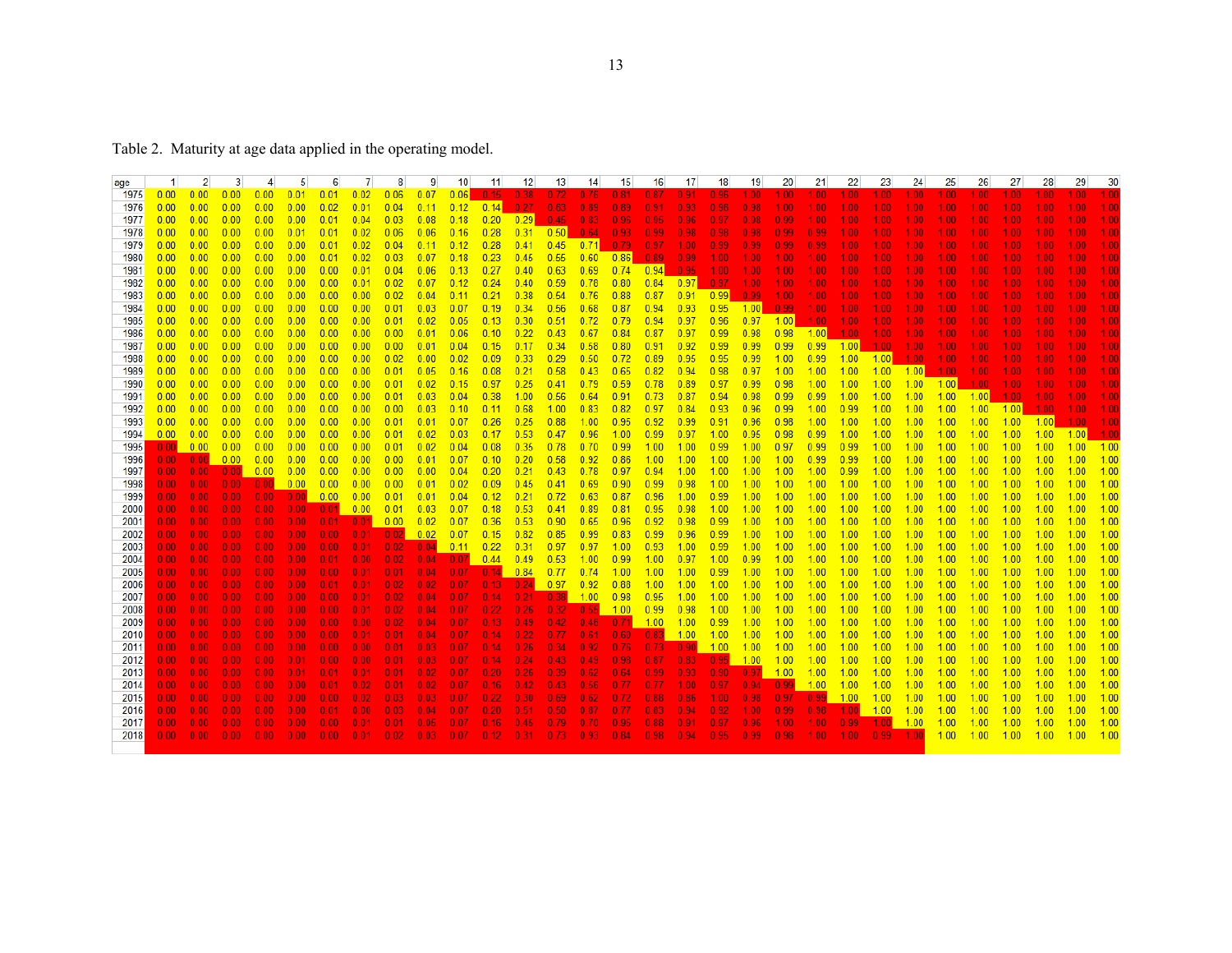

**Fig. 1.** Conceptual framework for Management Strategy Evaluation (MSE), adapted from Kell *et al.* (2007). The simulated "real" world is captured by the operating model. The management strategy is applied to the "perceived world" which is only known with error, either process error alone, process and observation error, or process, observation and model error.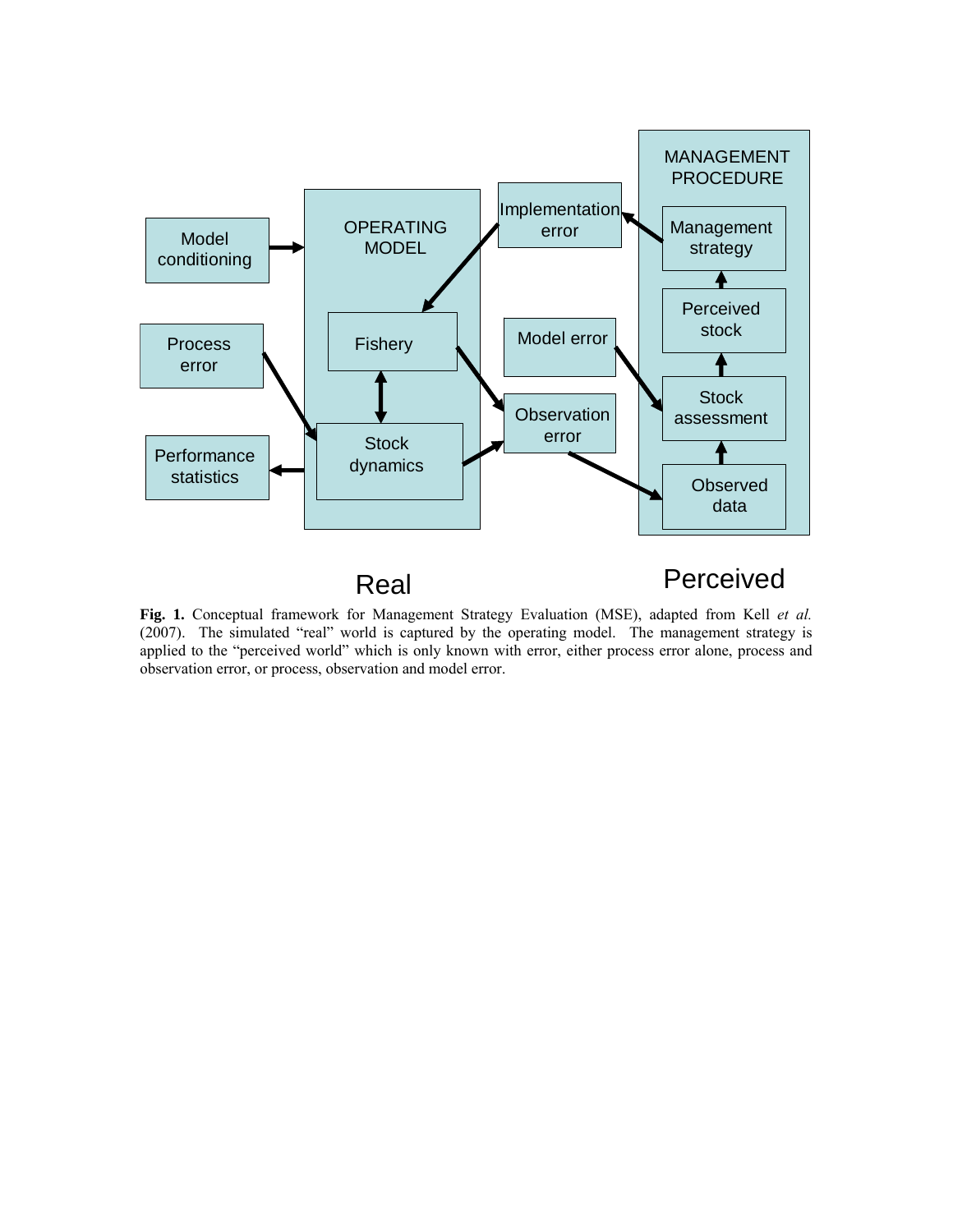

Fig. 2. Scatter plot of fishing mortality versus spawner biomass for SA 2+3KLMNO Greenland halibut from the 2006 assessment (Healey and Mahé, 2006). This is the exact opposite to the pattern required under the Precautionary Approach. Under the PA fishing mortality should decrease with decreasing SSB as the consequence of implementing an appropriate harvest control rule.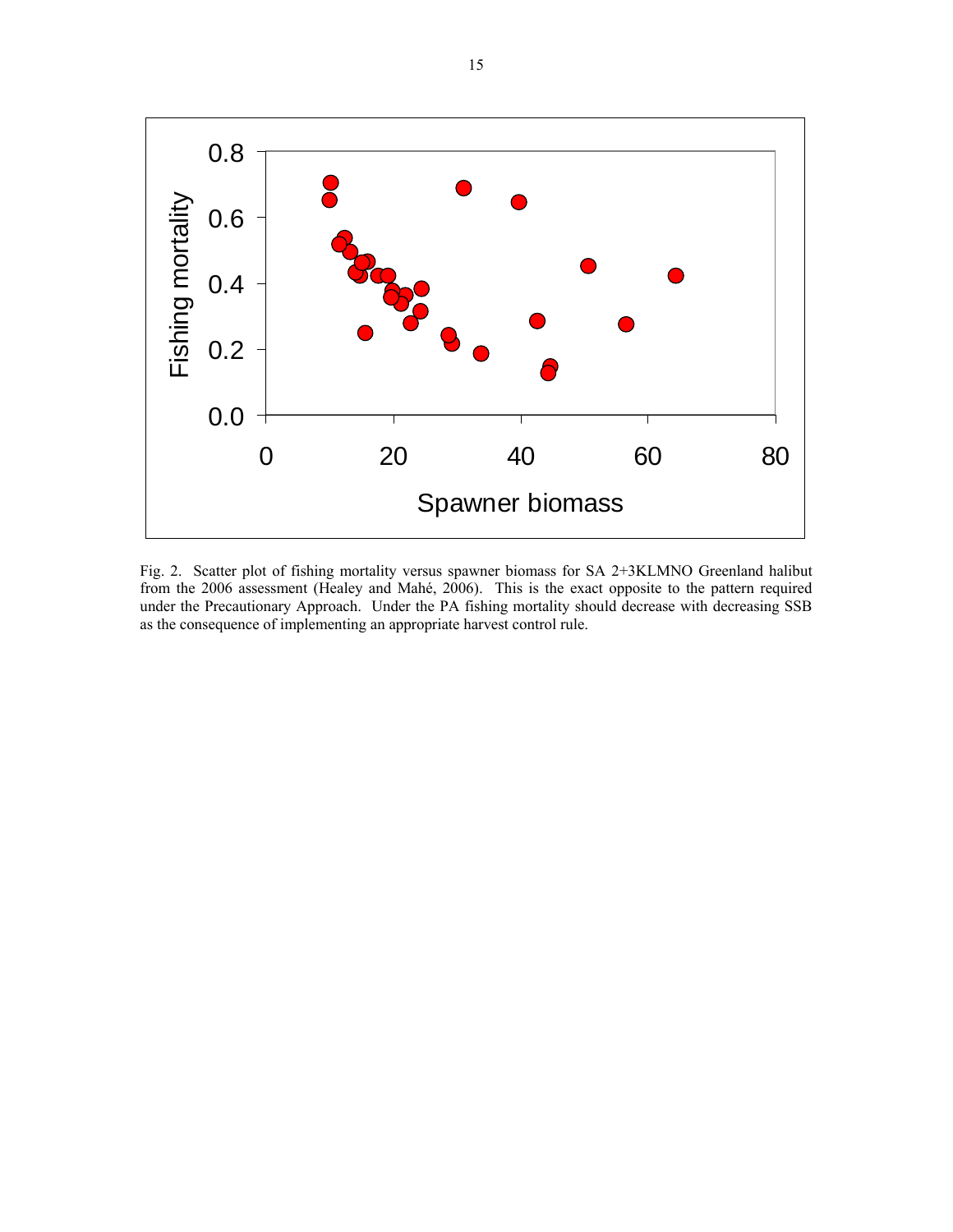

**Fig. 3.** Cohort weight-at-age curves used in the operating model for simulating the "true" population. Black lines represent observed data. Red lines represent von Bertalanffy curves fit to the observed weightat-age data for each cohort. The dashed green lines show the curves that result from sampling the minimum (0.11) or maximum (0.185) k values from the distribution of *k* values.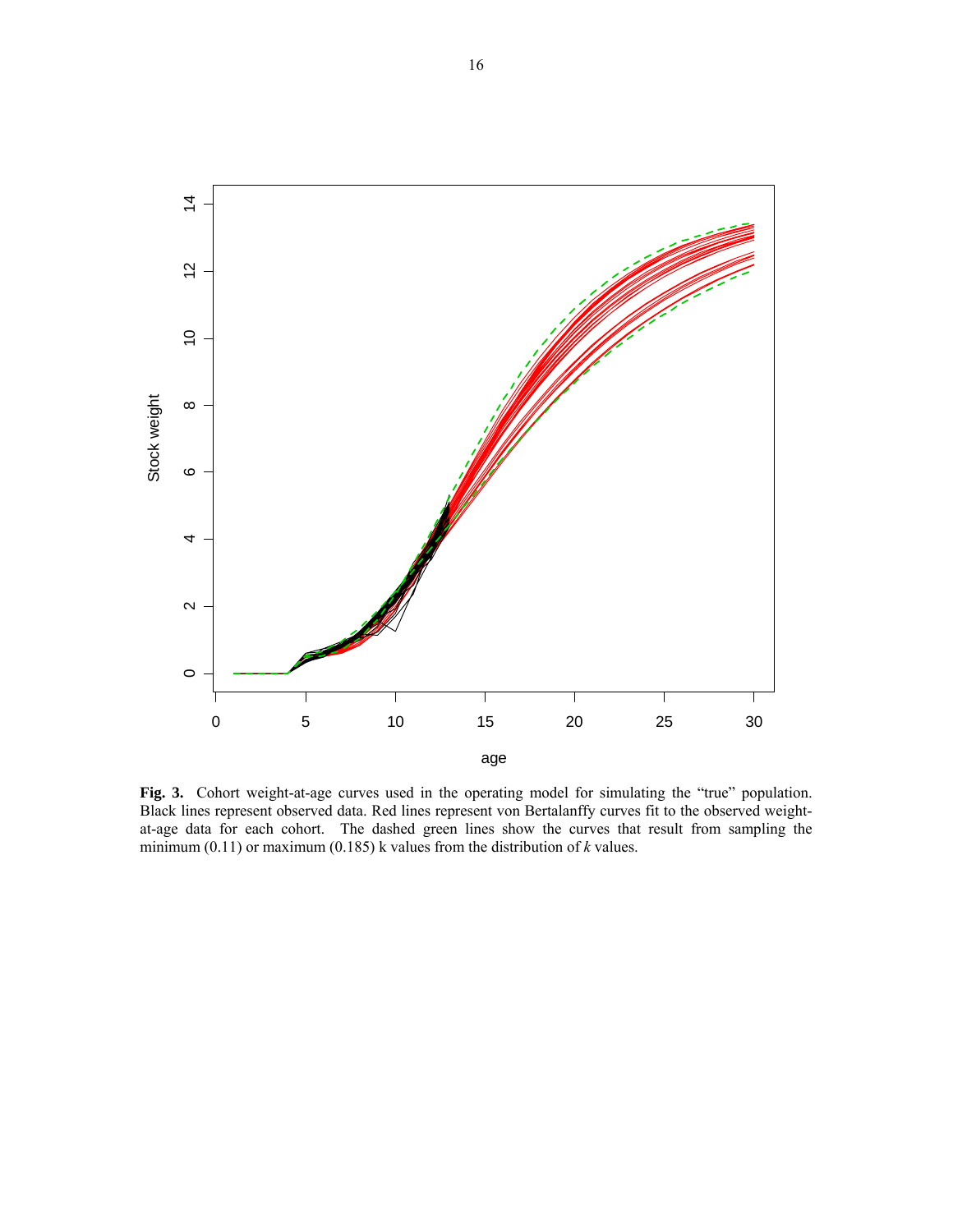

**Fig. 4.** Relationship between the parameters of the von Bertalanffy models fit to weight-at-age data for the 1971-1993 cohorts. The points in red (cohorts 1971-1974) were excluded for fitting the linear model (intercept =  $-0.72$ ; slope = 30.70). The reason cohorts 1971-1974 were excluded is because the data suggest that weights decreasing from one age to the next in some cases.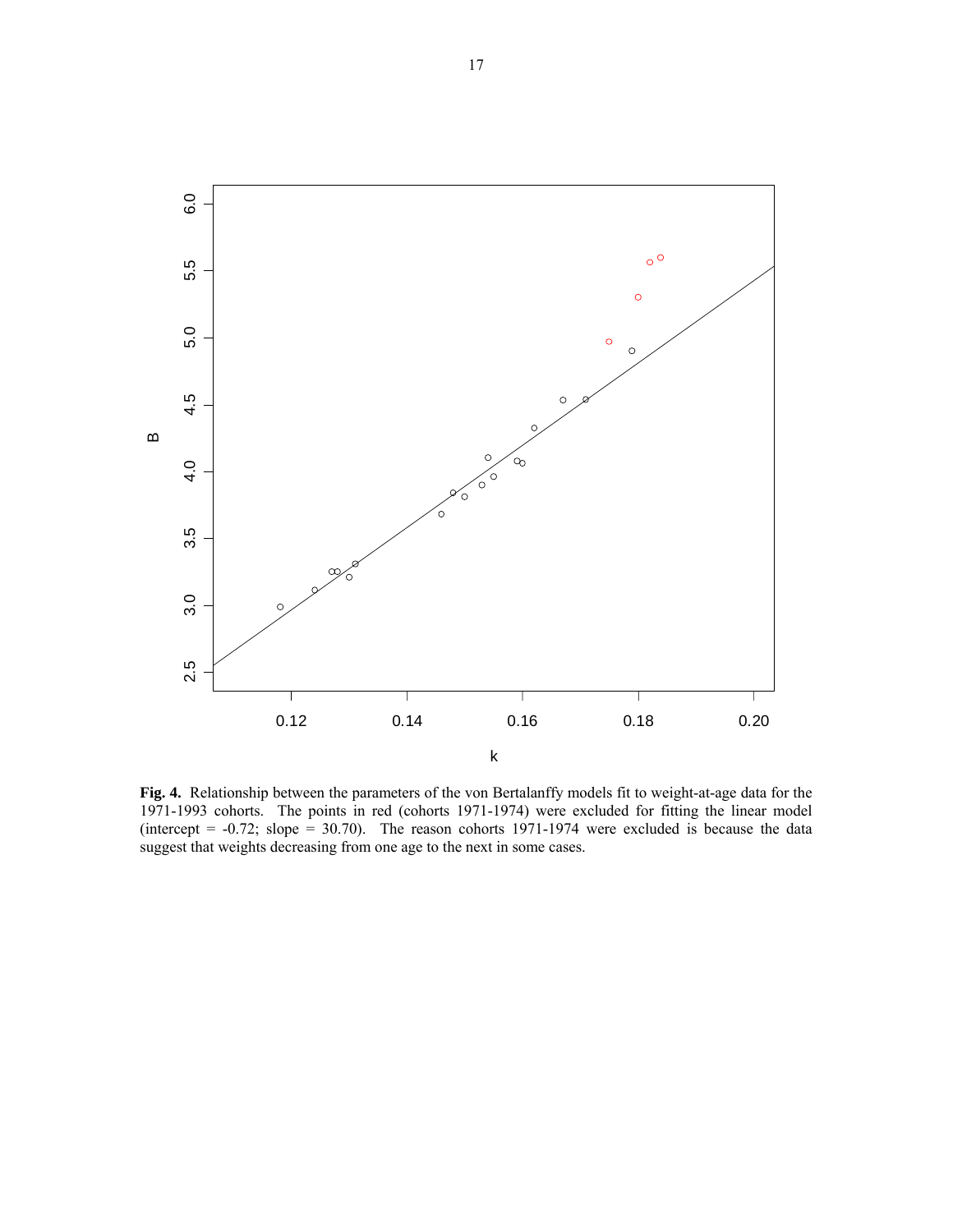

**Modelled GHal cohort maturities**

**Fig. 5.** Cohort maturity-at-age curves used in the true population. Black lines represent fits to the observed maturity at age cohorts for the 1966 to 1994 cohorts. The dashed green lines show the curves that result from sampling the minimum (0.56) or maximum (2.5) slope values from the distribution of slope values.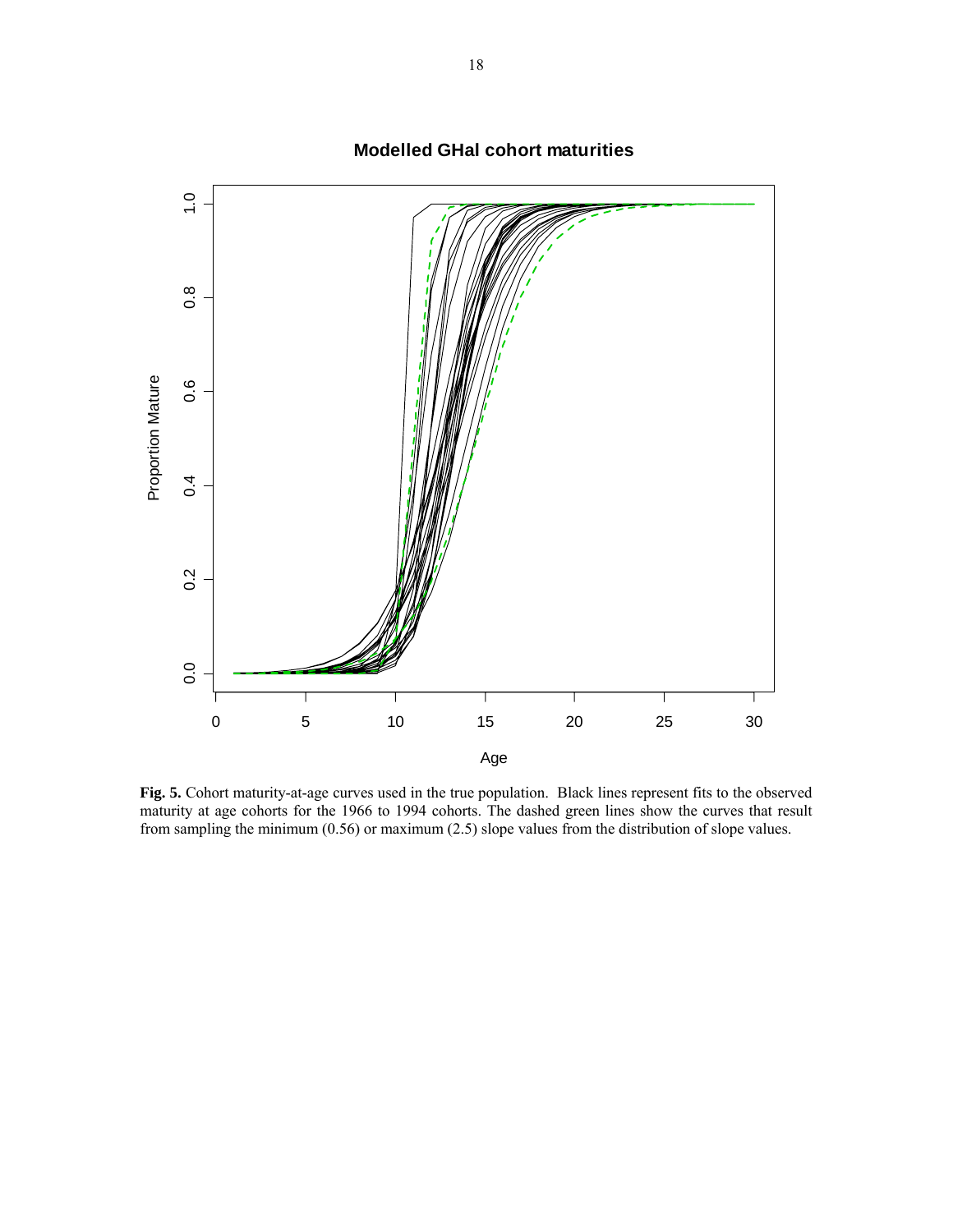

**Histogram of Slope**

**Fig. 6.** Double-Gaussian curve fit to the distribution of slope values from the maturity models fit to the maturity-at-age data for the 1966-1994 cohorts.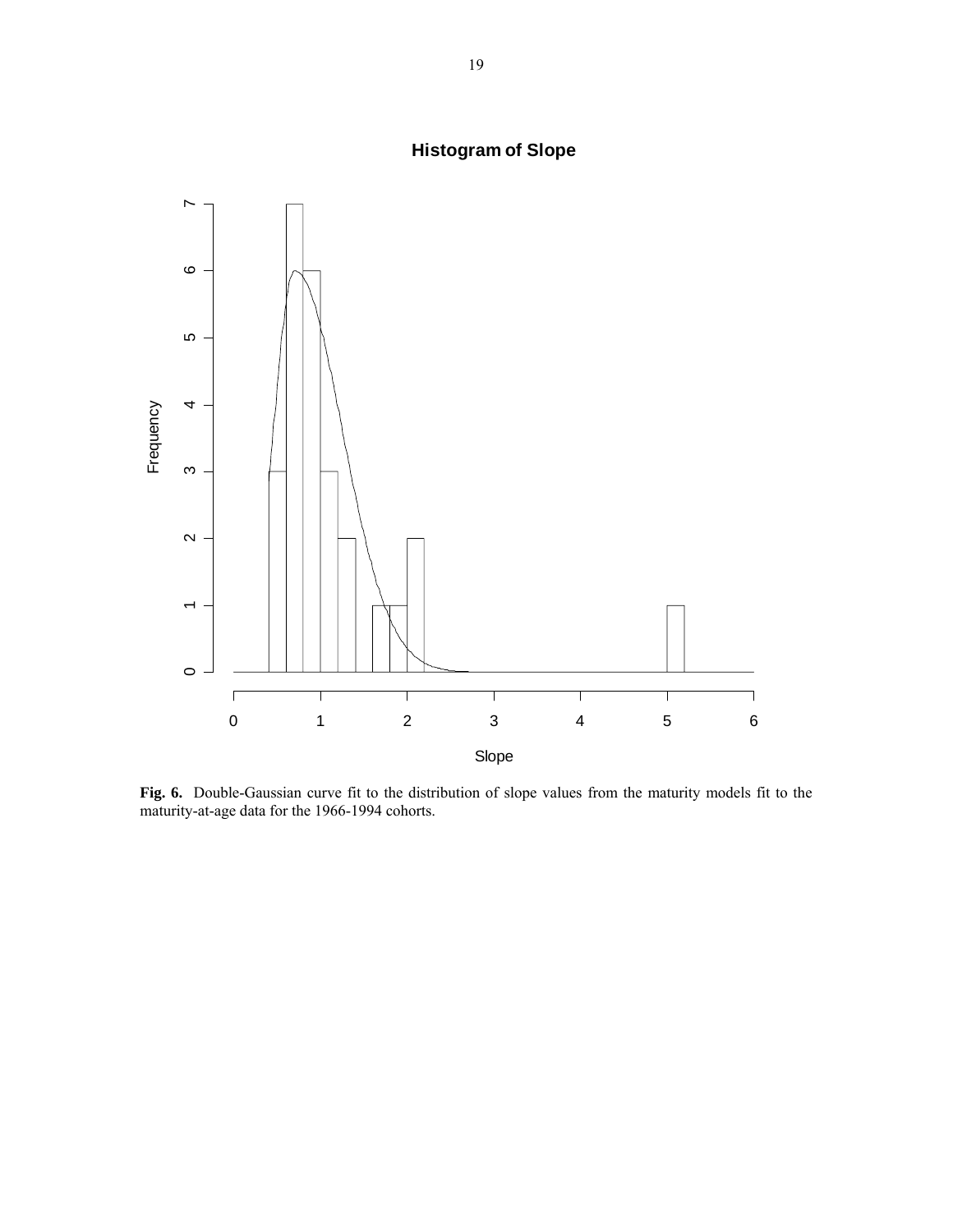

**Fig. 7.** Relationship between the parameters of the maturity models fit to maturity-at-age data for the 1966- 1994 cohorts. (intercept =  $-2.52$ ; slope =  $-10.00$ ).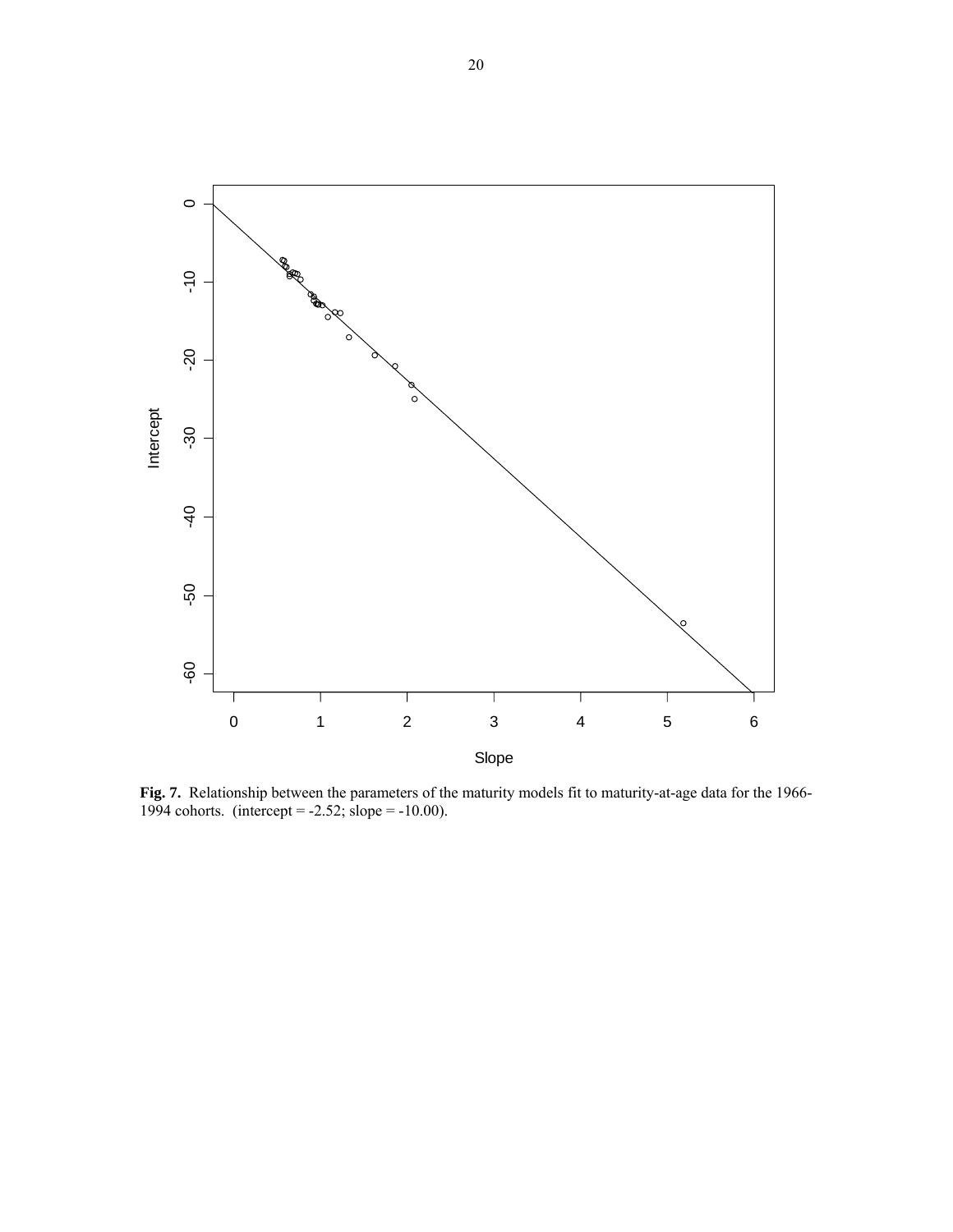

**Fig. 8.** The four stock recruit relationships considered for the true population in the operating model. Points indicate stock-recruit values from the 2006 XSA assessment.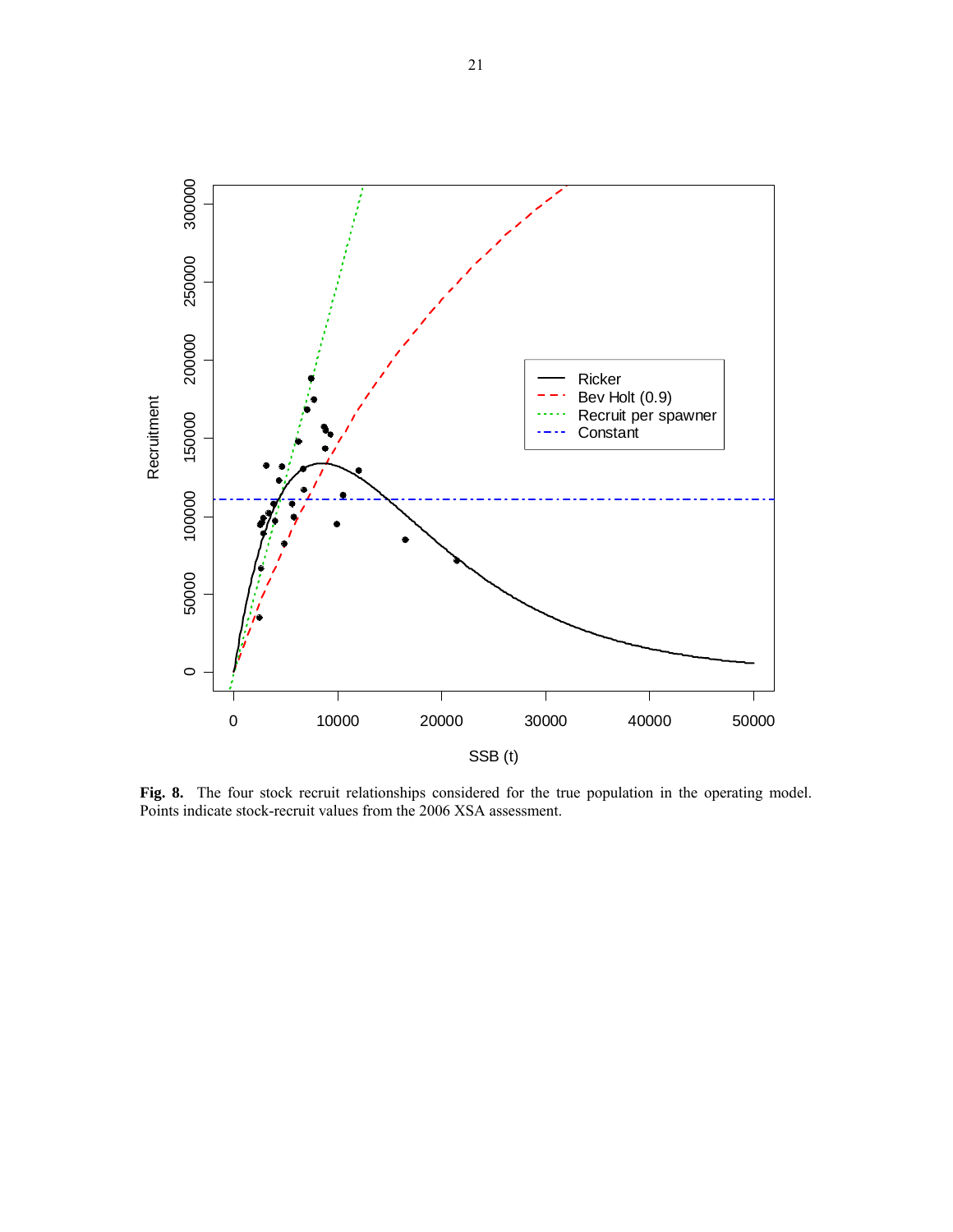

**Fig. 9.** Fishing mortality values (A) and corresponding catches under the two strategies ( $F_{0,1}$ = black,  $F_{sq}$  = red) considered in the Greenland halibut MSE. Solid lines represent the median of 30 simulations and the 5, 25, 75 and 95 percentiles are shown.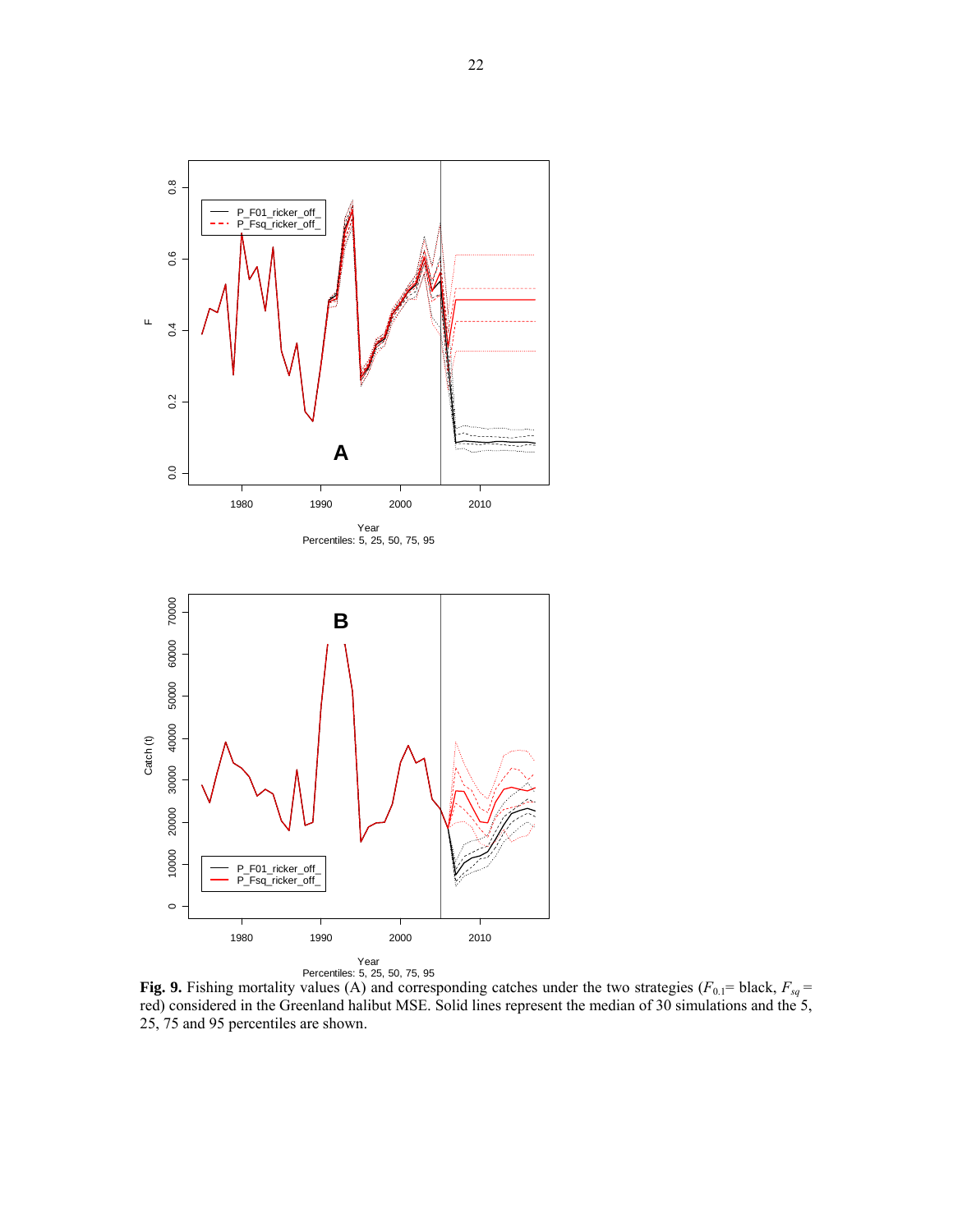

Year<br>Percentiles: 5, 25, 50, 75, 95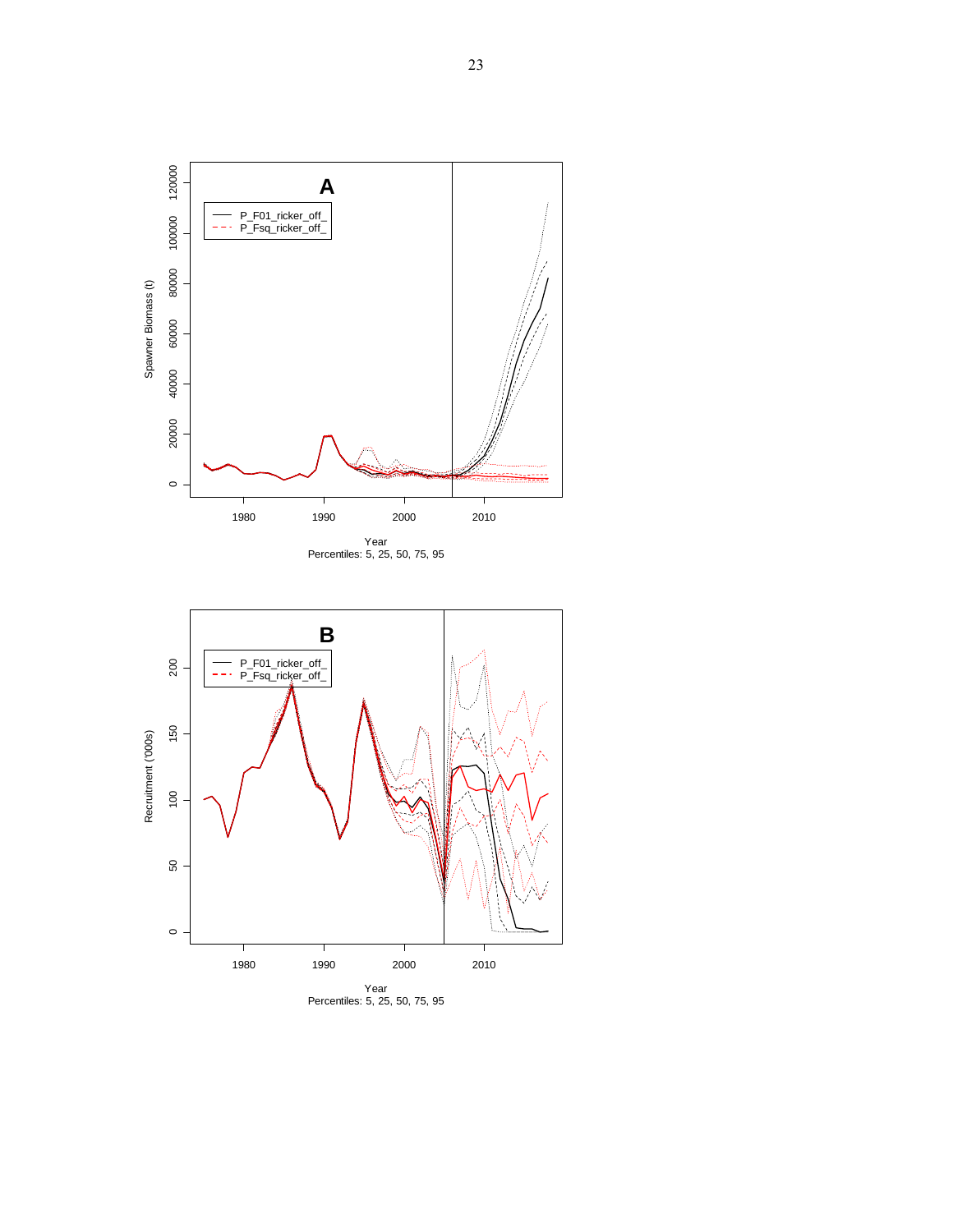

**Fig. 10.** Spawning stock biomass (A) and the resultant recruitment (B) and exploitable biomass (C) of the 2+3KLMNO Greenland halibut stock under the two strategies  $(F_{0,1}$ = black,  $F_{sq}$  = red) considered in the Greenland halibut MSE. The horizontal line represents the rebuilding plan target of 140,000t exploitable biomass. Solid lines represent the median of 30 simulations and the 5, 25, 75 and 95 percentiles are shown.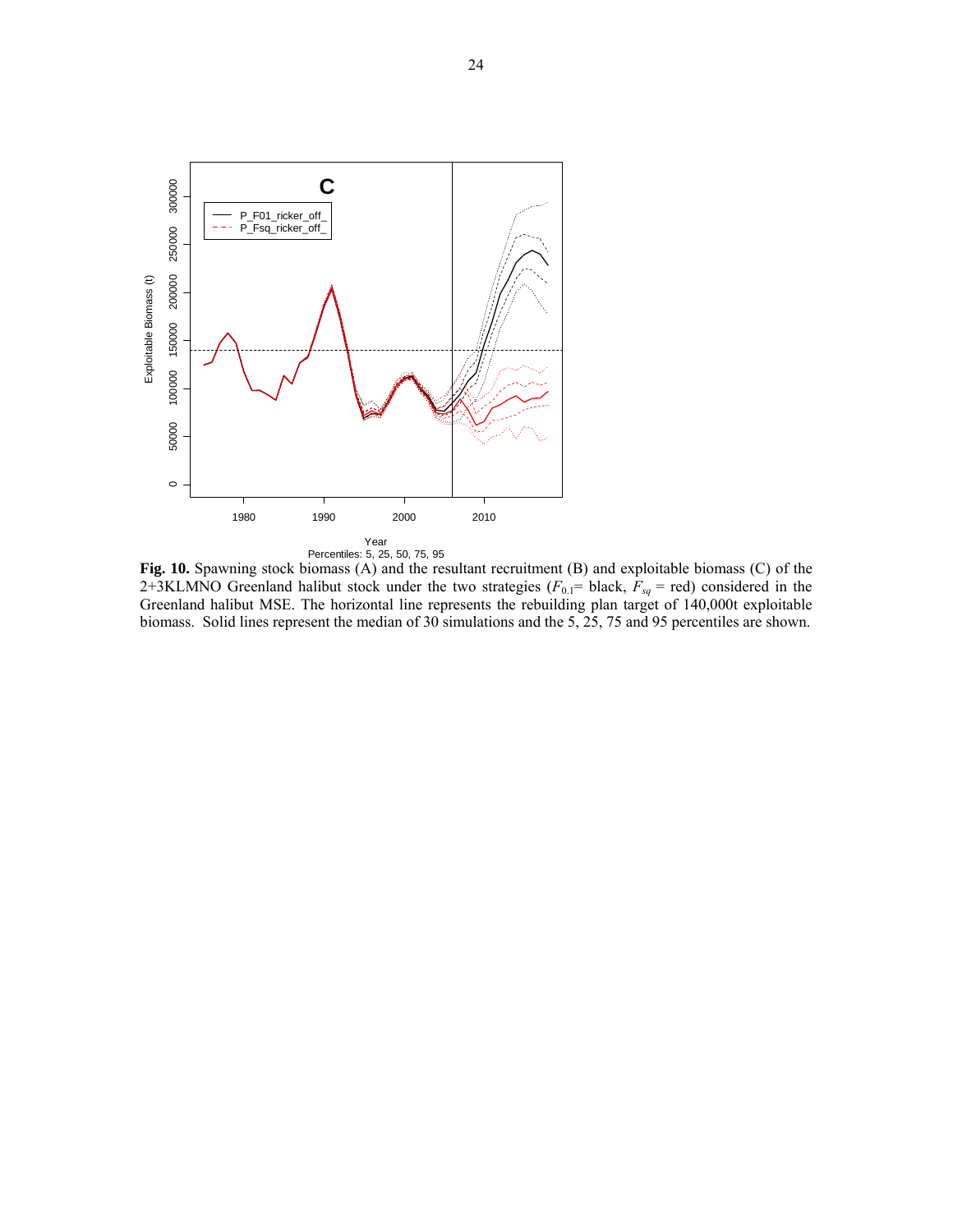



Probability

Exploitable biomass at the start of 2018 ('000t)